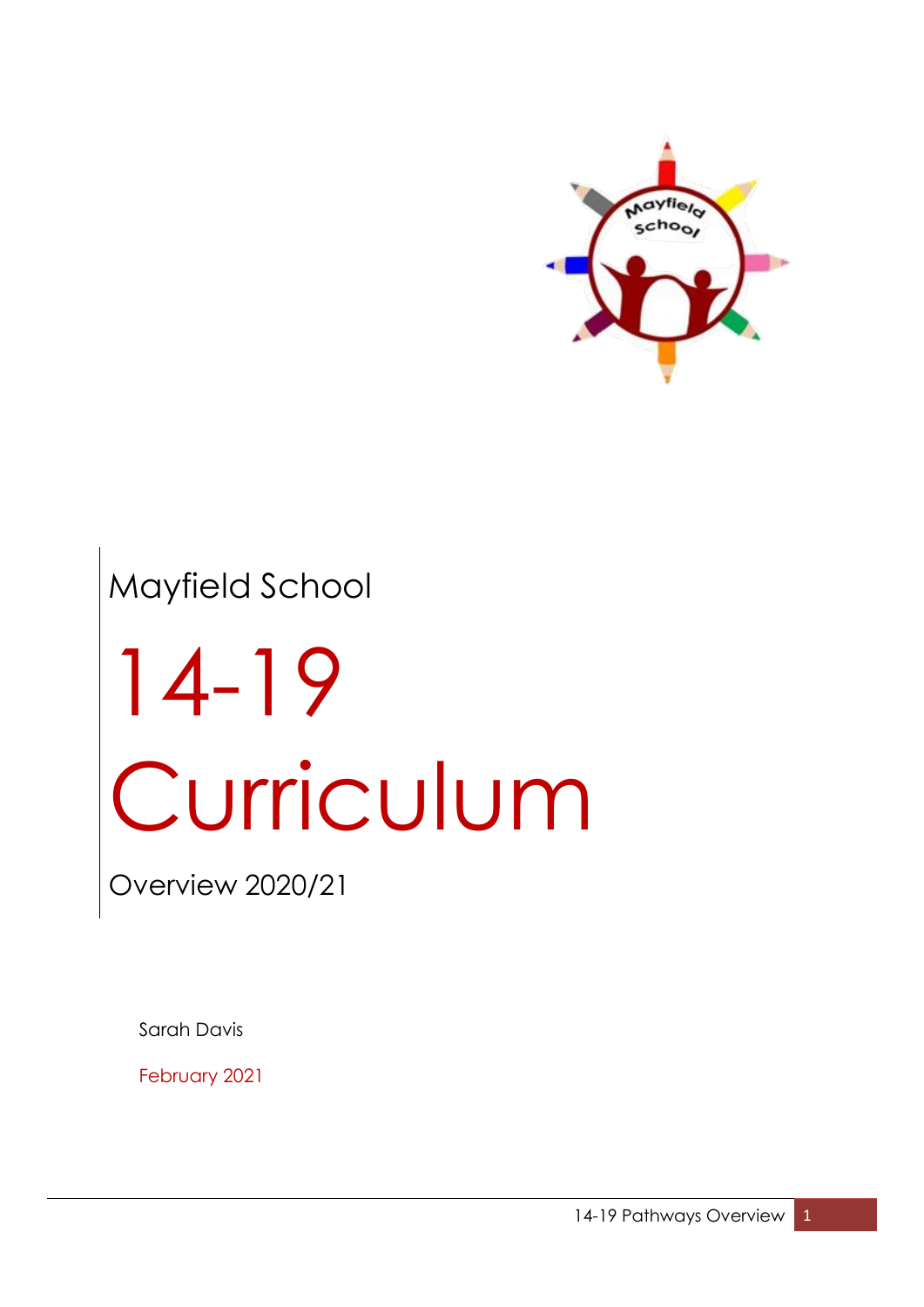### **Contents**

|                                         | Page            |
|-----------------------------------------|-----------------|
| Introduction                            | 4               |
| Our Vales and Aims                      | $\ddot{\delta}$ |
| 14-19 Curriculum Model                  | $\overline{7}$  |
| Key Stage 4 Curriculum Pathway Overview | 8               |
| <b>KS4 Subject Mapping</b>              | 9               |
| Post - 16 Curriculum Pathway Overview   | 15              |
| Post-16 Subject Mapping                 | 16              |
| 14-19 HRSE                              | 21              |
| Personal Pathways                       | 22              |
| Skills for Life                         | 24              |
| <b>Vocational Learning</b>              | 29              |
| Timetabling                             | 32              |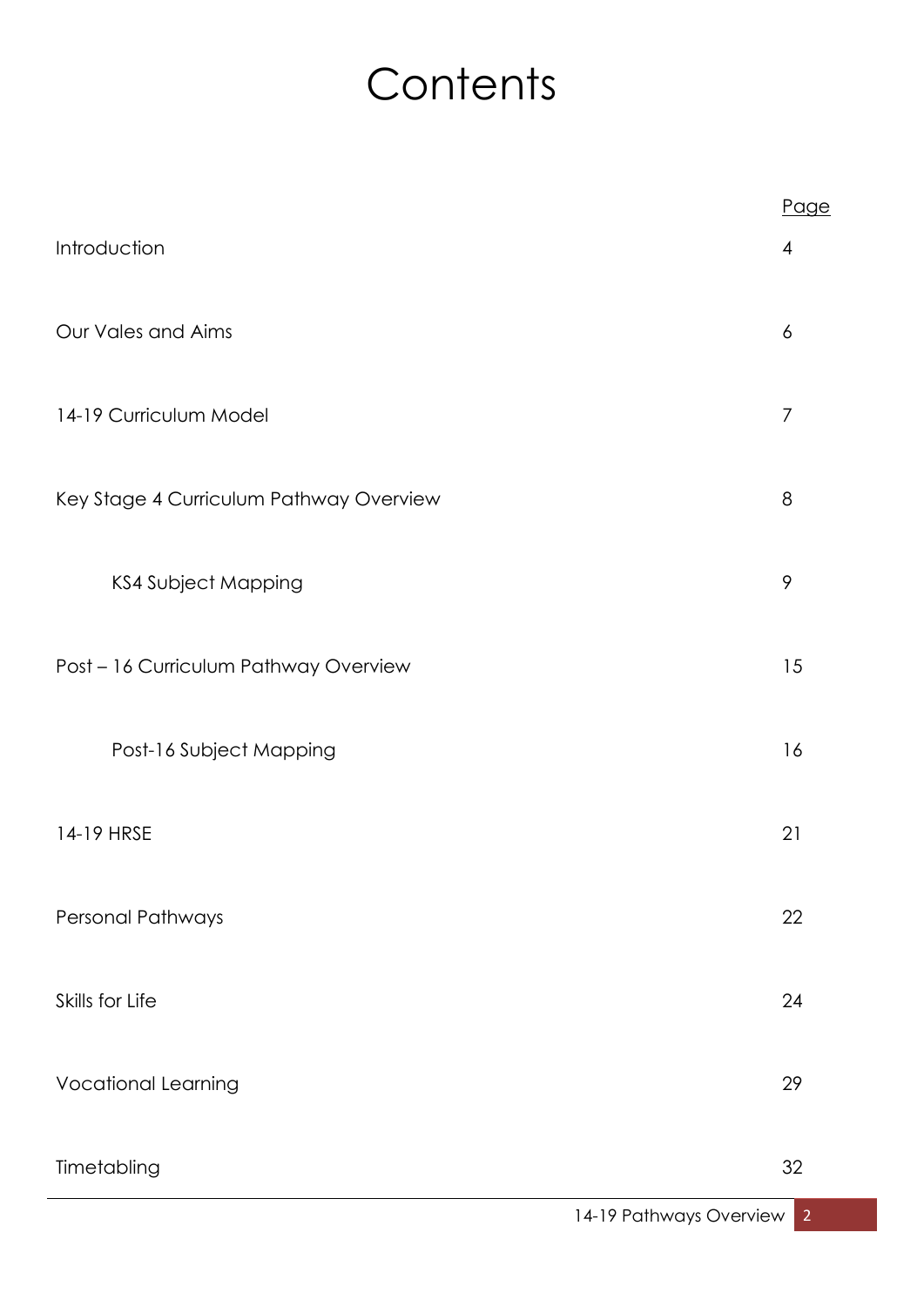Further Information 35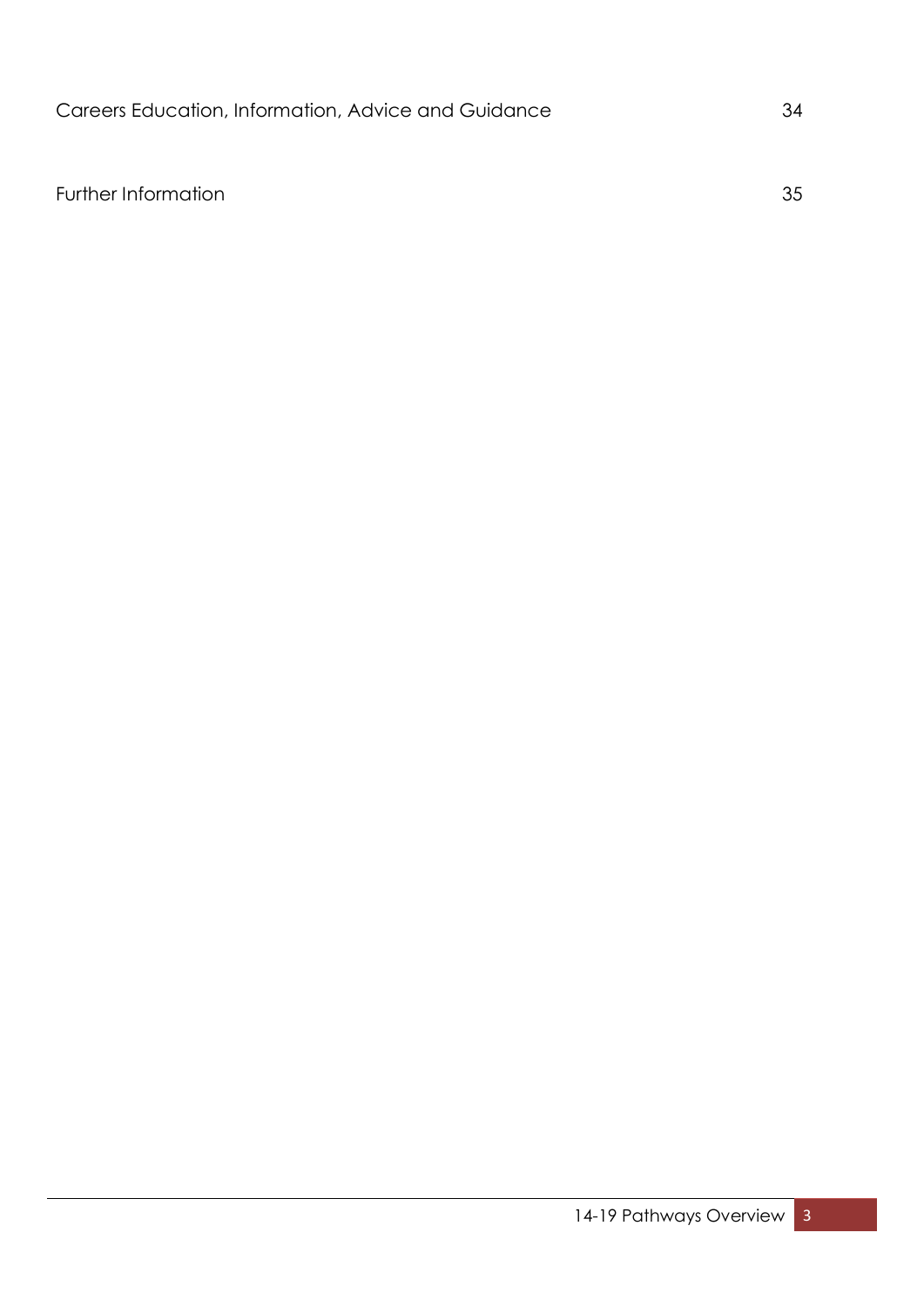### Introduction

Welcome to 14-19 at Mayfield School. The purpose of this framework is to provide a comprehensive guide to the school's 14-19 curriculum including our student-centred philosophy, and our innovative approach to personalised learning during the transitional stage between the end of school and entering adulthood. 14-19 pathways at Mayfield School are underpinned by meaningful learning opportunities that build on and further embed the GET REAL curriculum and provide foundations for further education (FE) and/or employment.

Learning comprises a combination of academic qualifications and a framework of valuable, vocational learning opportunities that enable students to progress successfully through and beyond the 14-19 phase. 14-19 pathways offer genuine choice and opportunities for progression, be it through Mayfield School and into the Sixth Form, or elsewhere.

Here at Mayfield we pride ourselves on adopting a social approach to pedagogical practice, which sees the environment as a fundamental factor in ensuring maximum inclusion and learning. We place sole emphasis on the learning process, rather than the product, to guarantee maximum personal development. This approach is informed by our beliefs that every child has the right to access an appropriately challenging and stimulating curriculum where their specific individual needs are met.

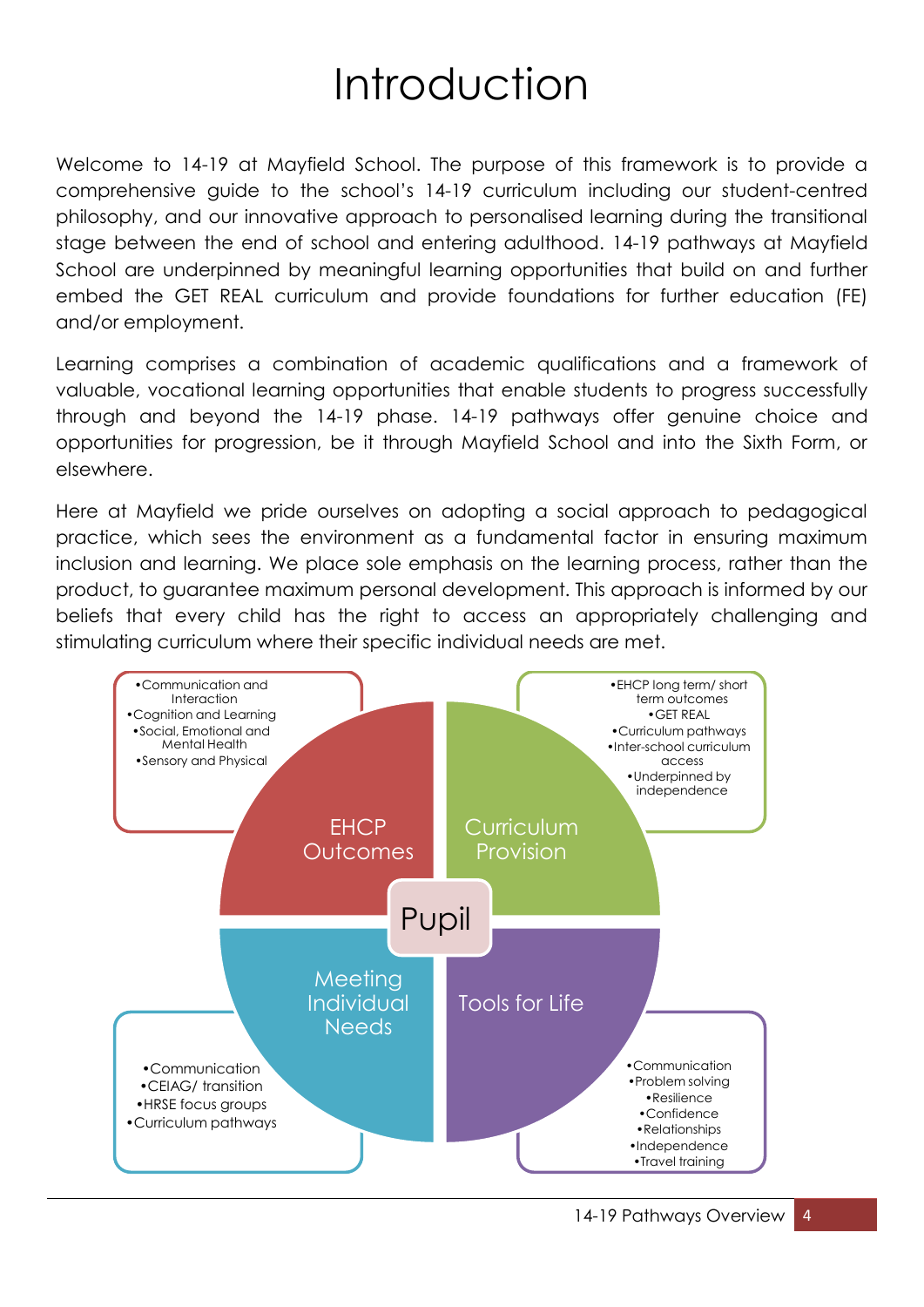Our curriculum is one that is constantly evolving as a result of continuous reflection by students and staff members alike. Students are encouraged to take ownership of their learning and the process of setting, working towards and reviewing their targets. As a result expectations remain clear and high, students are appropriately challenged and learning is meaningful.

Our flexible and accessible pathways are achieved through collaboration between school and the young person and are delivered alongside bespoke Careers Education, Information, Advice and Guidance (CEIAG), underpinned by Preparing for Adulthood (PFA) outcomes; advice and support are always tailored to the needs of the individual.

The booklet provides an overview of pathway options for pupils at levels pre-entry to level 1 from year 10 to year 14, and below is a rationale for 14-19 provision. We then look at personal pathways and how students' progress in working towards their outcomes in monitored. This is then followed by our functional cross-curricular links, with a focus on preparing and providing students with skills for the future. Finally we look at how we timetable and monitor the 14-19 curriculum across years 10-14.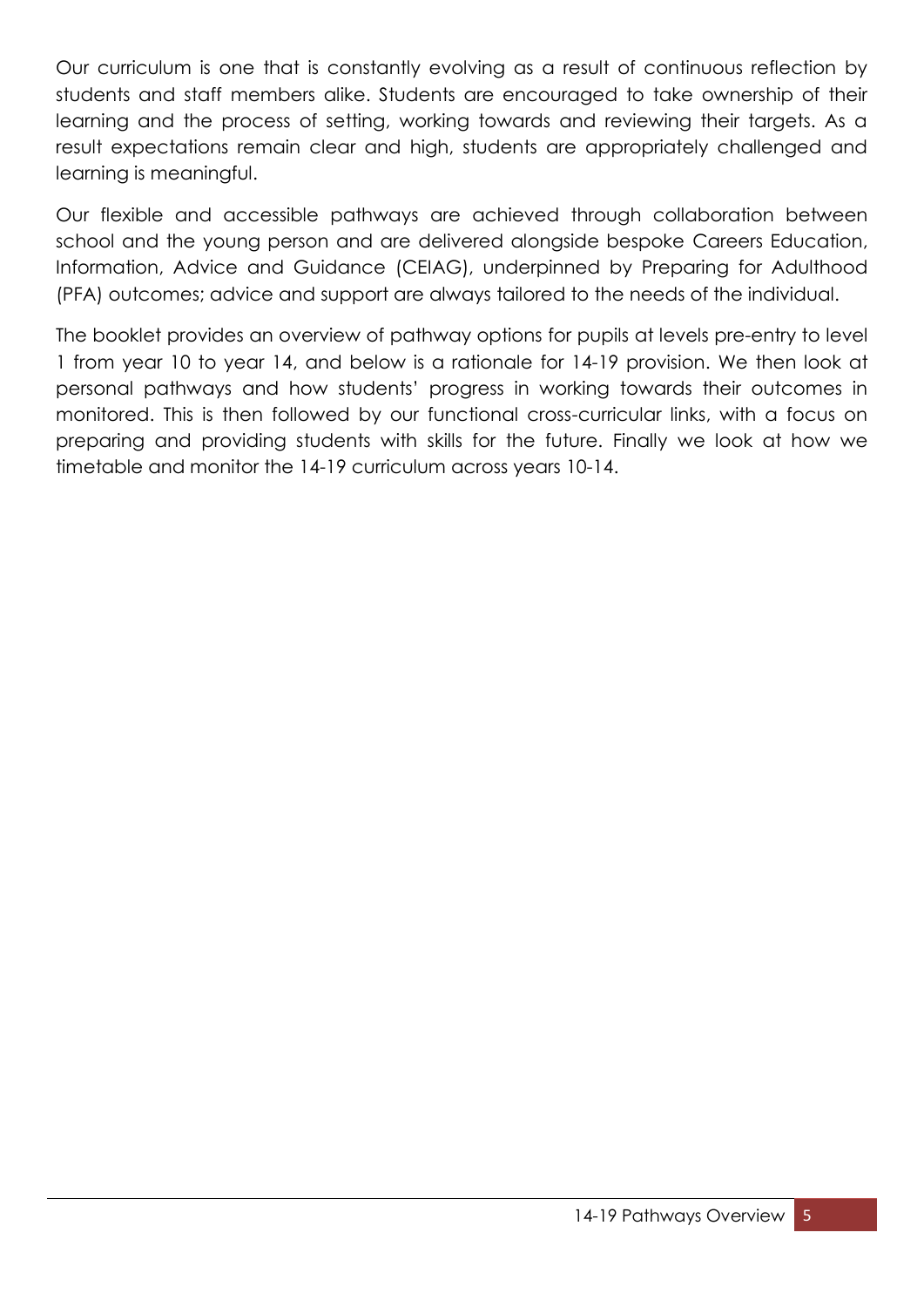### Our Values and Aims

- At Mayfield School we will work with pride as a committed team to create a progressive, safe and child-centred educational community, which promotes respect, honesty and excellence in all areas.
- We will ensure that all opportunities are taken to challenge every child through a broad and balanced curriculum and give them the chance to learn, grow, be happy and receive the best possible inclusive education.
- All the passionate and enthusiastic staff will unite as a team with external professionals to cater and care for all individual needs.
- We will all communicate effectively with each other and our community, especially with parents / carers.
- We aim to transform lives, celebrate all our successes and respect the views of all people involved with the school.
- We all aim to consistently be the best we can be every single day and strive for outstanding results at all times.

As a school we have adopted the ethos that 'Better Never Ends' as we continuously strive to improve the experiences that our students and their parents have on a daily basis. Our aim is that this school will be outstanding in all areas and we will all continue to work tirelessly until this objective is achieved.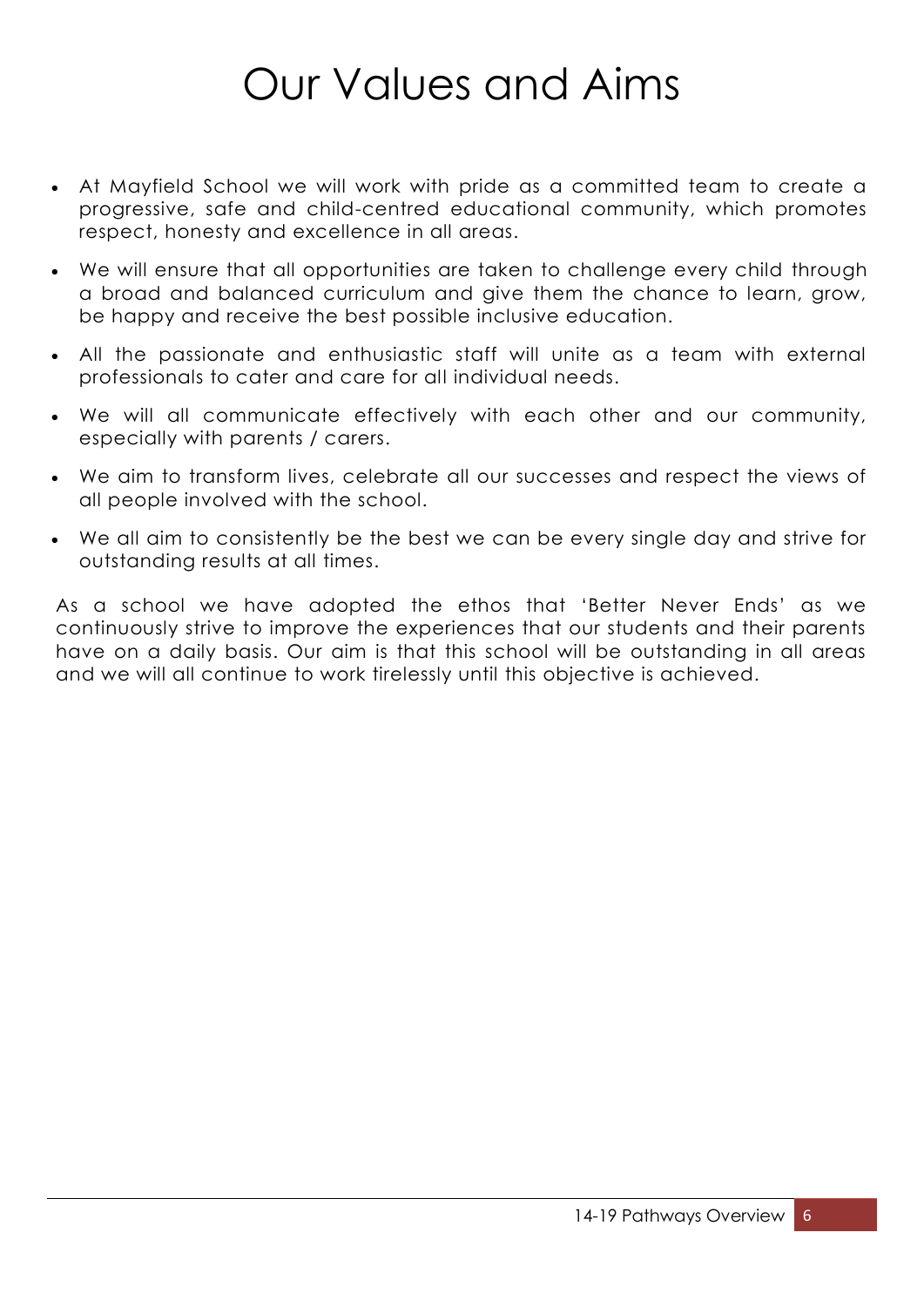### 14-19 Curriculum Model

At Mayfield we see the 14-19 phase as a fundamental vehicle to enabling all students to leave us having become as independent, confident and skilled as possible. As when pupils move through all Key Stages at Mayfield, the 14-19 environment and context in which learning takes place reflects the stage pupils are at in their lives and their subsequent interests and abilities. This is accomplished through the provision of a handson approach to learning where practical, age-appropriate and contextualised activities mean students are constantly developing environmental and personal awareness in a kinaesthetic, and we believe therefore more memorable, manner.

Upon leaving Key Stage 3, the curriculum model at 14-19 focuses not wholly on linear pupil progression but on a curriculum which recognises, develops and builds upon students' pre-existing skill sets. Our aim is to scaffold learning opportunities that allow for the transfer of such skills into purposeful, everyday contexts.

While the phase hosts years 10- 14, students are grouped according to their pathway and therefore will work with counterparts who are not primarily from their year group. We feel that this encourages the development of social relationships outside of the familiar classroom and an appreciation of diversity, as well as opportunities to peer mentor, lead and assess one another ahead of entering society as a school leaver.

The curriculum pathways that follow are the penultimate and final stage of our students' compulsory education, are applied in meaningful learning environments, and led by passionate, student-centred staff. The experiences gained throughout this phase are designed to equip students with essential and transferrable skills for life.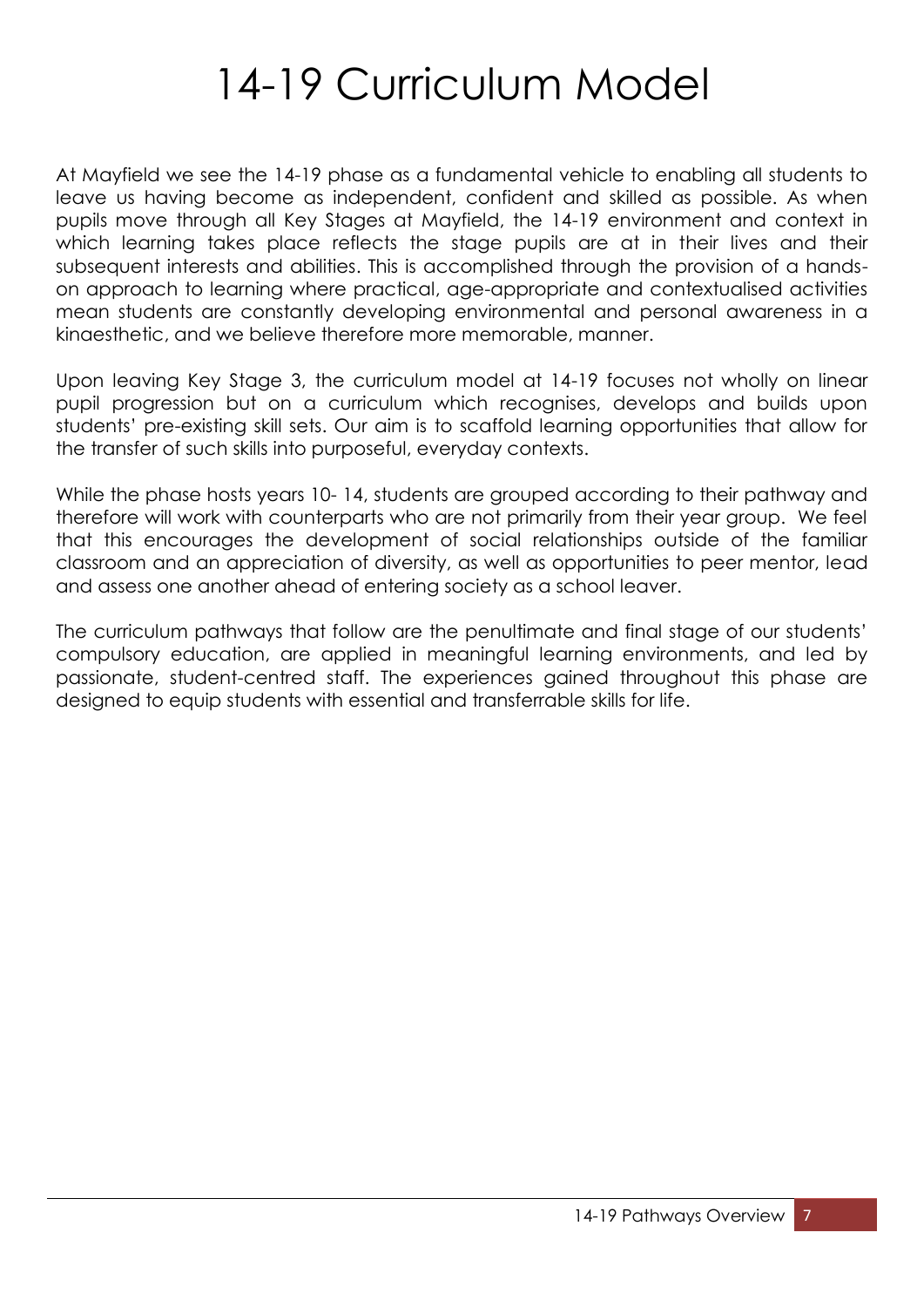### Key Stage 4 Curriculum Pathway Overview

| Year 10<br><b>Starting</b><br>Point | KS4<br>Pathway       | <b>English</b>                                                                                                | <b>Maths</b>                                                                                              | <b>Science</b>                                               | <b>HRSE</b>                                              | <b>Arts</b><br><b>Award</b> | <b>Employability</b><br><b>Skills</b>                     | Duke of<br>Edinburgh's<br><b>Award</b> | <b>PE</b>                       | Independent<br>Living | <b>Target</b><br><b>Destination</b> |
|-------------------------------------|----------------------|---------------------------------------------------------------------------------------------------------------|-----------------------------------------------------------------------------------------------------------|--------------------------------------------------------------|----------------------------------------------------------|-----------------------------|-----------------------------------------------------------|----------------------------------------|---------------------------------|-----------------------|-------------------------------------|
| <b>Milestone</b><br>7               | Pre-<br><b>Entry</b> | Work trays/<br>Functional<br><b>Skills English</b><br><b>(AQA UAS</b><br>optional)                            | Work trays/<br>Functional<br><b>Skills Maths</b><br><b>(AQA UAS</b><br>optional)                          | Functional<br><b>Skills Science</b><br>(AQA UAS<br>optional) |                                                          | Participation               | <b>ASDAN</b><br><b>Towards</b><br>Independence            |                                        | Physio/PE                       | Non-accredited        | Sixth/FE                            |
| <b>Milestones</b><br>$8 - 11$       | <b>Entry 1</b>       | Work trays/<br>Functional<br>Skills English<br>(AQA UAS<br>optional)                                          | Work trays/<br>Functional<br><b>Skills Maths</b><br>(AQA UAS<br>optional)                                 | Functional<br><b>Skills Science</b><br>(AQA UAS<br>optional) | overview                                                 | <b>Discover</b>             | <b>ASDAN</b><br>Towards<br>Independence                   |                                        | Physio/PE/<br>Swimming          | Non-accredited        | Sixth/FE                            |
| <b>Milestones</b><br>$12 - 16$      | Entry 2              | <b>Entry Level</b><br><b>English Skills</b><br>(Ascentis)<br>Functional<br><b>Skills English</b><br>(OCR L&L) | <b>Entry Level</b><br><b>Maths Skills</b><br>(Ascentis)<br>Functional<br><b>Skills Maths</b><br>(OCR L&L) | Functional<br><b>Skills Science</b><br>(OCR L&L)             | $\infty$<br>$\overline{4}$ -<br>$\overline{\phantom{0}}$ | Discover/<br>Explore        | <b>ASDAN</b><br><b>Employability</b>                      | <b>Bronze</b>                          | PE/<br>Swimming/<br><b>WJEC</b> | Non-accredited        | Sixth/FE                            |
| <b>Milestones</b><br>$17 - 18$      | Entry 3              | <b>Entry Level</b><br>English Skills<br>(Ascentis)<br>Functional<br>Skills English<br>(OCR L&L)               | <b>Entry Level</b><br><b>Maths Skills</b><br>(Ascentis)<br>Functional<br><b>Skills Maths</b><br>(OCR L&L) | Functional<br><b>Skills Science</b><br>(OCR L&L)             |                                                          | Explore                     | <b>ASDAN</b><br>Employability/<br>Prince's Trust<br>Award |                                        | PE/<br>Swimming/<br><b>WJEC</b> | Non-accredited        | Sixth/FE/<br>Apprenticeship         |

Computing and RE are embedded within and delivered throughout the Key Stage 4 offer. Coverage comprises functional computing/ technology skills across all subject strands and RE across HRSE and assemblies, which are underpinned by British Values. Delivery of travel training is discrete; all students follow a tracker system which place emphasis on a practical approach to travel around the local and wider community, which is undertaken as part of their curriculum pathway.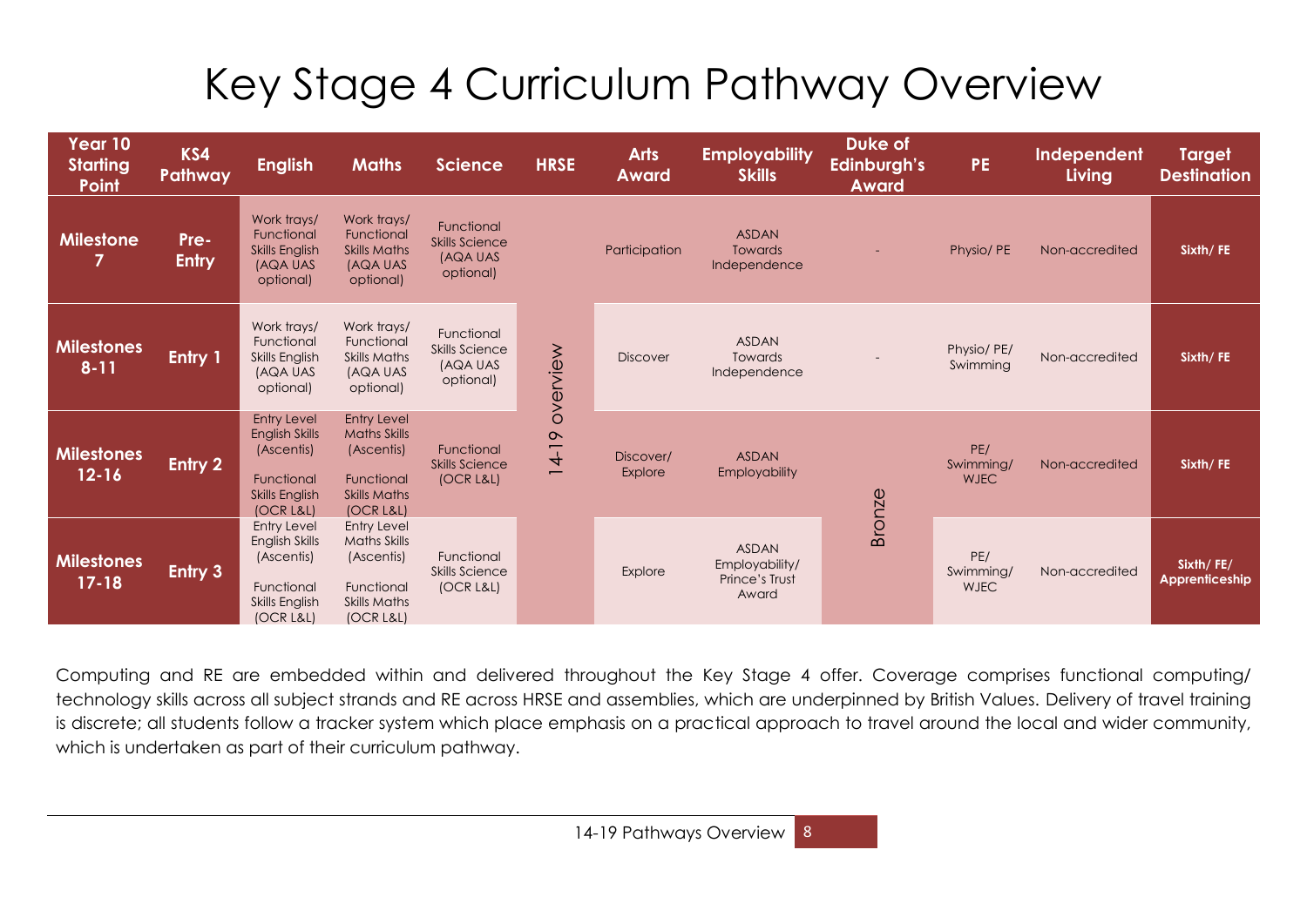### KS4 English Subject Map

Rather than a thematic approach to English delivery, pupils in Key Stage 4 will experience the below through a syllabus of age-appropriate, meaningful and functional experiences. Students working at pre-entry level, or entry level 1, have the option to undertake AQA single unit awards as part of the AQA Unit Award Scheme. For more information please refer to the Key Stage 4 accreditation framework document. Units compiled within the AQA UAS Functional English cycle are interchangeable and adaptable, depending on the individual student. Work is presented in an accreditation folder and progress is demonstrated through SOLAR.

|             |                         | <b>Autumn - Speaking,</b><br>listening and<br>communication           | <b>Spring - Reading</b>                                                      | <b>Summer - Writing</b>                                              |
|-------------|-------------------------|-----------------------------------------------------------------------|------------------------------------------------------------------------------|----------------------------------------------------------------------|
|             | Pre-<br>Entry<br>Year 1 | Understanding and<br>following instructions                           | Reading and<br>understanding simple,<br>regular words and<br>sentences       | Using preferred mode of<br>communication to<br>convey meaning        |
|             | Pre-<br>Entry<br>Year 2 | Making contributions<br>to be understood                              | Following simple visual<br>instructions                                      | Constructing simple<br>sentences                                     |
|             | Entry<br>Year 1         | Understanding main<br>points of short<br>explanations                 | <b>Reading and</b><br>understanding simple<br>instructions and<br>directions | Using words/ phrases to<br>present information                       |
|             | Entry 1<br>Year 2       | Responding<br>appropriately to<br>comments and<br>requests            | Understanding short<br>texts on familiar topics<br>and experiences           | Constructing simple<br>sentences                                     |
| Key Stage 4 | Entry 2<br>Year 1       | Understanding<br>interpersonal skills                                 | Providing personal<br>information in writing                                 | <b>Managing Social</b><br>Relationships                              |
|             | Entry 2<br>Year 2       | Asking questions and<br>making requests in<br>everyday situations     | Understanding short<br>texts and simple<br>instructions                      | Presenting written<br>information in different<br>styles and formats |
|             | Entry 3<br>Year 1       | Contributing to<br>discussions                                        | Completing forms with<br>personal information                                | <b>Managing Social</b><br><b>Relationships</b>                       |
|             | Entry 3<br>Year 2       | Making requests and<br>asking questions in a<br>variety of situations | Using different reading<br>methods                                           | Writing in short<br>paragraphs                                       |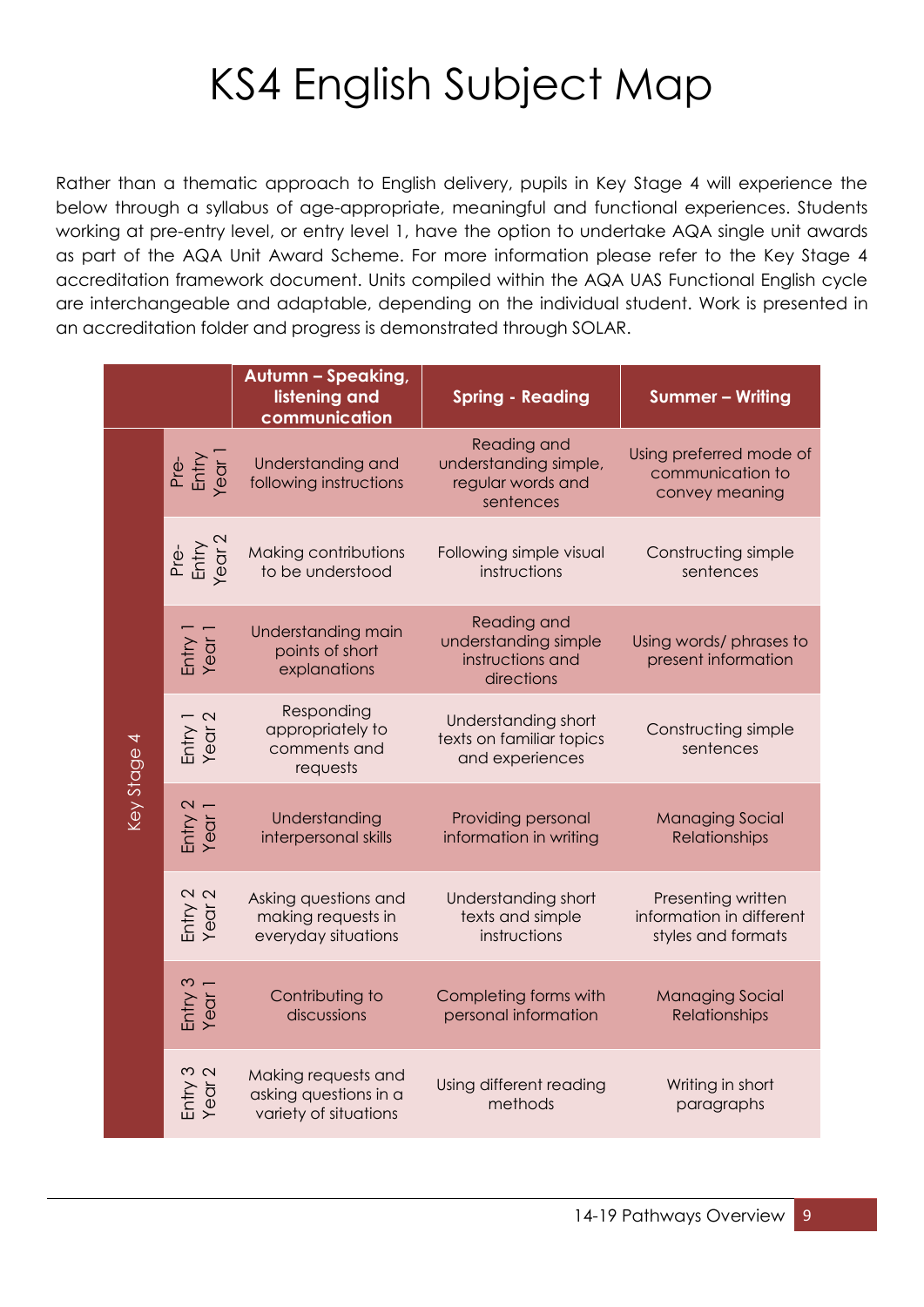### KS4 Maths Subject Map

Pupils in Key Stage 4 will experience the below through a syllabus of age-appropriate, meaningful and functional experiences. Students working at pre-entry level, or entry level 1, have the option to undertake AQA single unit awards as part of the AQA Unit Award Scheme. For more information please refer to the Key Stage 4 accreditation framework document. Units compiled within the AQA UAS Functional Maths cycle are interchangeable and adaptable, depending on the individual student.

|             |                         | Autumn                       | <b>Spring</b>                                         | <b>Summer</b>                       |
|-------------|-------------------------|------------------------------|-------------------------------------------------------|-------------------------------------|
|             | Pre-<br>Entry<br>Year 1 | Matching and sorting         | Position                                              | Size                                |
|             | Pre-<br>Entry<br>(ear 2 | Money                        | Counting in multiples of<br>one                       | Understanding daily<br>events       |
|             | Entry<br>Year           | Weighing and<br>balancing    | Practical use of<br>mathematical<br>language          | Measure                             |
|             | Entry 1<br>Year 2       | Handling and using<br>Money  | Number and<br>recognising numbers                     | Time                                |
| Key Stage 4 | Entry 2<br>Year 1       | <b>Using Coins and Notes</b> | Collecting and<br>presenting numerical<br>information | <b>Estimating and</b><br>Measuring  |
|             | Entry 2<br>Year 2       | <b>Using Coins and Notes</b> | Working with whole<br>numbers up to 100               | Reading and recording<br>time       |
|             | Entry 3<br>Year 1       | <b>Working with Money</b>    | Presenting information<br>in a chart                  | Working with<br><b>Measurements</b> |
|             | Entry 3<br>Year 2       | Working with Money           | Working with whole<br>numbers up to 1000              | Working with time                   |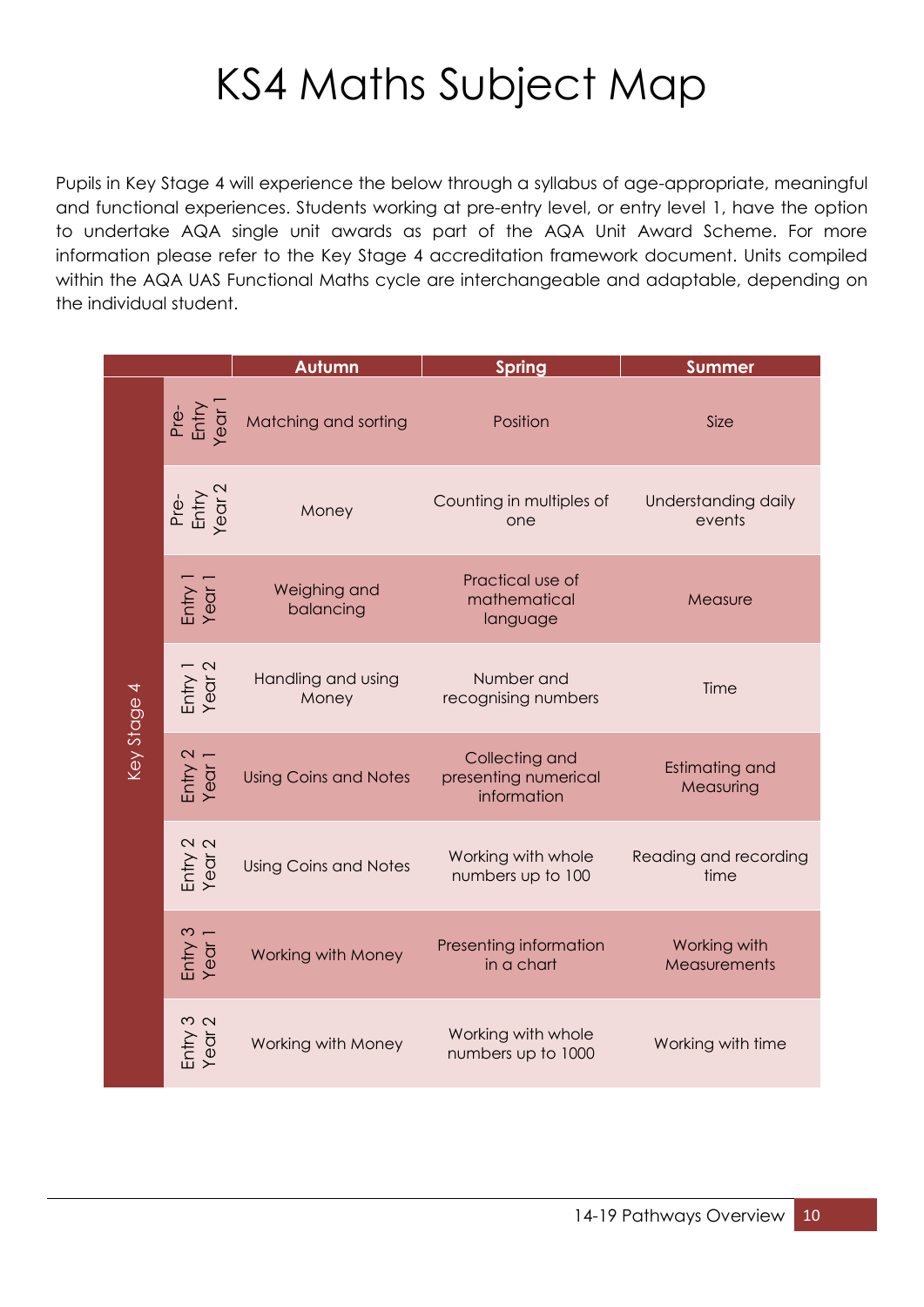### KS4 Science Subject Map

The below topic areas have been chosen as means of delivering the concept of science whilst developing students' understanding of the world around them. Fundamentally students will broaden their ability to observe, explore and investigate a variety of meaningful subject areas. AQA single unit awards as part of the AQA Unit Award Scheme are optional at Pre-Entry and Entry 1.

|             |                         | Autumn                                                                   | <b>Spring</b>                                                                 | <b>Summer</b>                                                              |
|-------------|-------------------------|--------------------------------------------------------------------------|-------------------------------------------------------------------------------|----------------------------------------------------------------------------|
|             | Pre-<br>Entry<br>Year 1 | <b>Changing states</b><br>(heating and cooling)                          | Materials and changes<br>(materials used in the<br>home)                      | Living and non-living<br>things                                            |
|             | Pre-<br>Entry<br>(ear 2 | <b>Healthy eating</b>                                                    | Seasons                                                                       | Plant growth and<br>survival                                               |
|             | Entry<br>Year           | Reversible and<br>irreversible changes                                   | <b>Environmental changes</b><br>on materials                                  | Habitats and<br>adaptations                                                |
| Key Stage 4 | Entry 1<br>Year 2       | Food, digestion and<br>diet                                              | <b>Environmental changes</b>                                                  | Human growth and<br>change                                                 |
|             | Entry 2<br>Year 1       | <b>Food Safety and</b><br>Storage                                        | Recycling and<br><b>Managing Waste</b>                                        | Understanding how to<br>clean the home                                     |
|             | Entry 2<br>Year 2       | Following a simple<br>recipe (linked to food,<br>digestion and diet)     | Climate Change (non-<br>accredited)                                           | Insert Plant material (E3)<br>Challenge; caring for<br>plant material (E3) |
|             | Entry 3<br>Year 1       | Food hygiene and<br>safety                                               | Increasing community<br>involvement (linked to<br>environmental<br>awareness) | <b>Household cleaning</b>                                                  |
|             | Entry 3<br>Year 2       | <b>Basic food preparation</b><br>(linked to food,<br>digestion and diet) | Combatting (non-<br>accredited)                                               | Preparing and planting<br>a site                                           |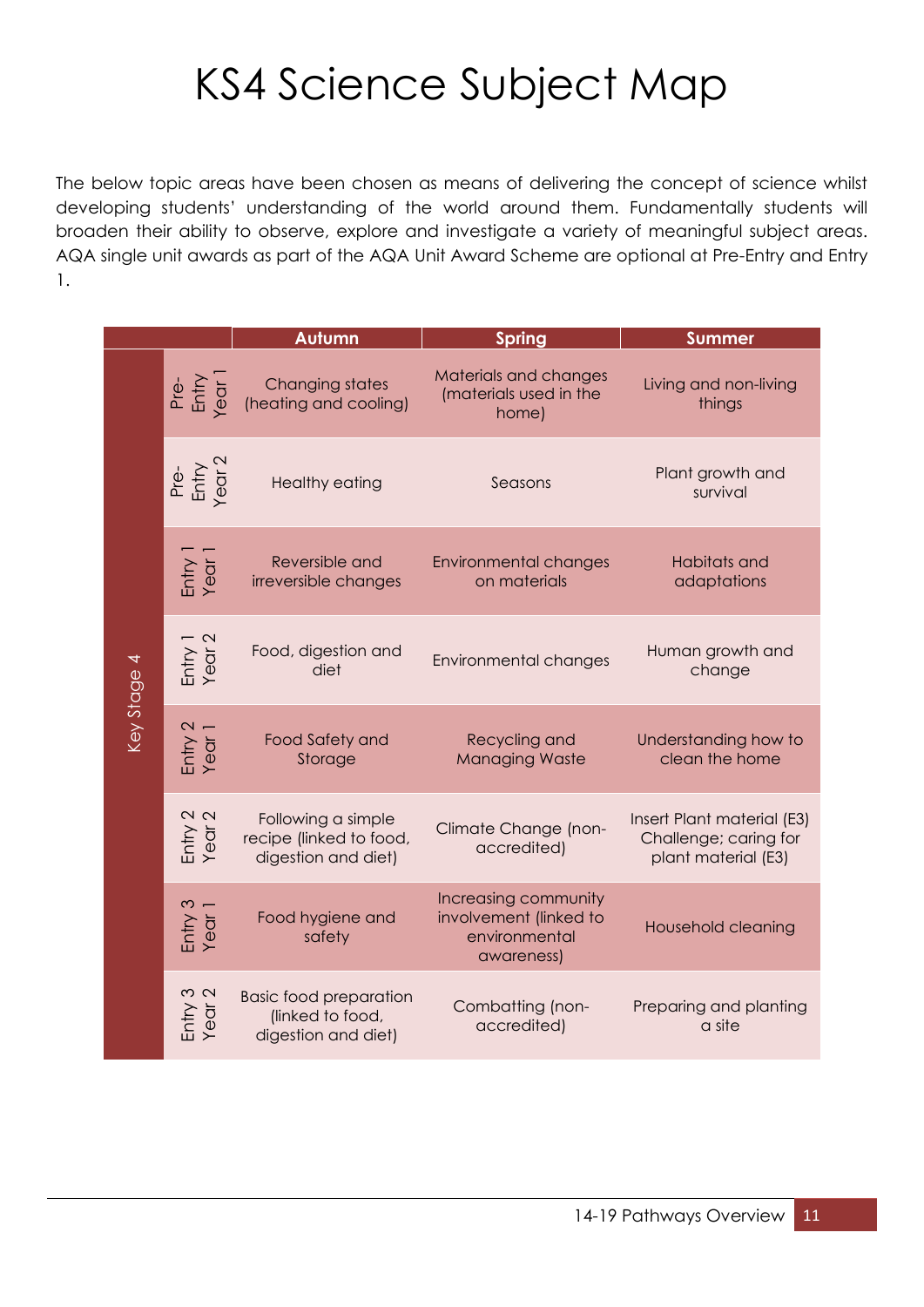## KS4 Employability Subject Map

Underpinned by Preparing for Adulthood, students work towards EHCP outcomes relating to employment. Students complete work as part of the following pathways, which is evidenced in their 14-19 progress folder.

|             |                                | Autumn                                                | <b>Spring</b>                                       | <b>Summer</b>                                       |
|-------------|--------------------------------|-------------------------------------------------------|-----------------------------------------------------|-----------------------------------------------------|
|             | Pre-Entry<br>Year 1            | <b>Towards</b><br>Independence-<br>Handpicked modules | <b>Towards Independence</b><br>- Handpicked modules | <b>Towards Independence</b><br>- Handpicked modules |
|             | Pre-Entry<br>Year 2            | Towards<br>Independence-<br>Handpicked modules        | <b>Towards Independence</b><br>- Handpicked modules | <b>Towards Independence</b><br>- Handpicked modules |
|             | Entry 1<br>Year 1              | <b>Towards</b><br>Independence-<br>Handpicked modules | <b>Towards Independence</b><br>- Handpicked modules | <b>Towards Independence</b><br>- Handpicked modules |
|             | Entry 1<br>Year 2              | Towards<br>Independence-<br>Handpicked modules        | <b>Towards Independence</b><br>- Handpicked modules | <b>Towards Independence</b><br>- Handpicked modules |
| Key Stage 4 | Entry 2<br>Year 1              | <b>Exploring Job</b><br>Opportunities                 | Maintaining work<br>standards                       | Learning through work<br>experience                 |
|             | Entry 2<br>Year 2              | Planning and<br>reviewing learning                    | Health and Safety in the<br>Workplace               | Communicating with<br>others at work                |
|             | Entry 3<br>Year 1              | <b>Career Planning</b>                                | <b>Community Project</b>                            | <b>Customer Service</b>                             |
|             | $\frac{3}{2}$<br>Entry<br>Year | Planning for personal<br>development                  | <b>Practicing Leadership</b><br>skills              | <b>Presentation Skills</b>                          |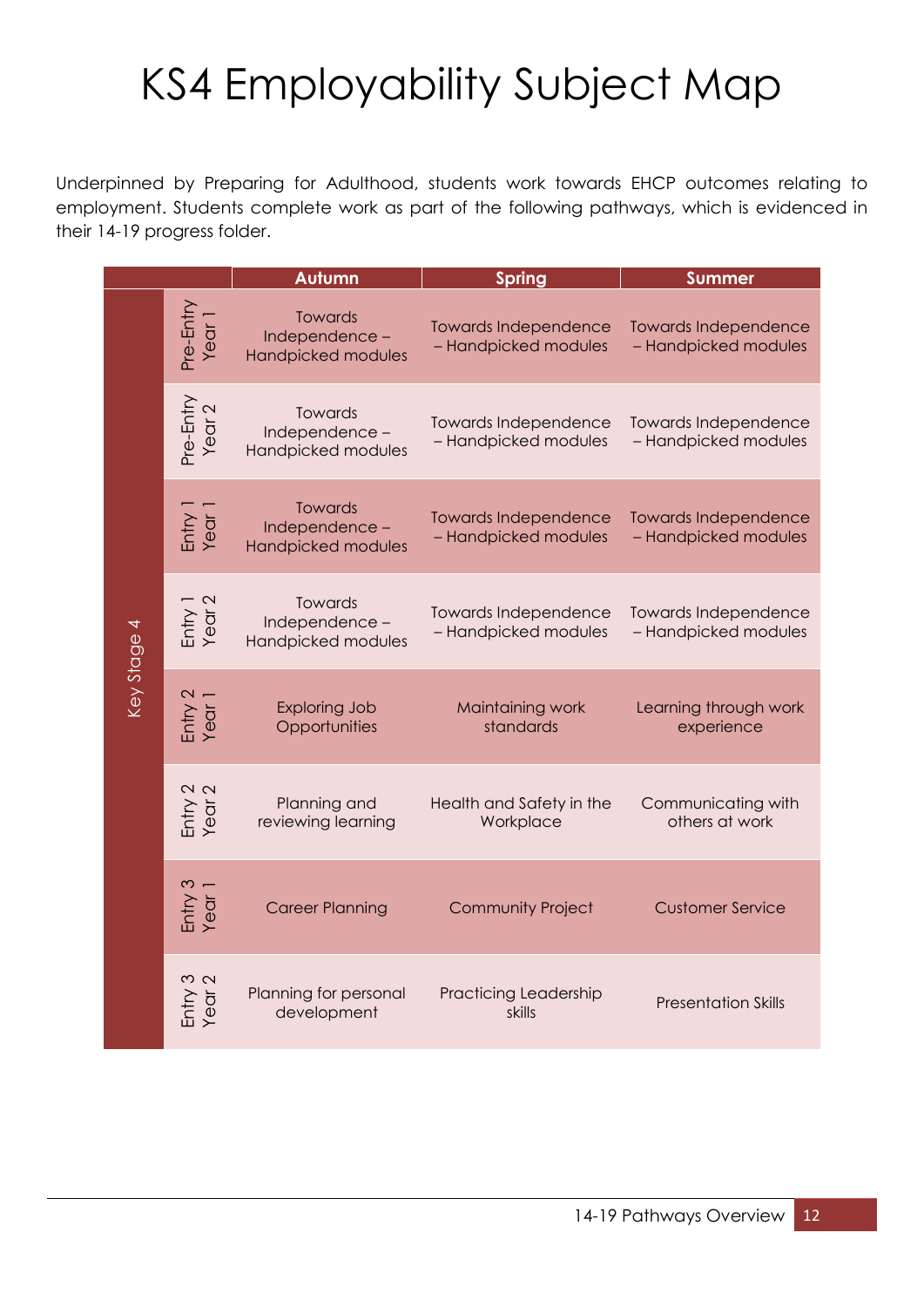### KS4 PE Subject Map

For Physical Education lessons, all students will follow the curriculum map outlined below. Those working at Pre-Entry and Entry 1 will participate in a range of activities within each sporting umbrella. Students working at Entry 2-3 will have the opportunity to undertake a Physical Health and Fitness qualification through WJEC. Throughout the delivery of physical education students will be expected to evaluate their performance and for some, that of their peers. Some students will demonstrate a knowledge of 'personal best' and undertake extra-curricular and/ or activities outside of school through community links/ sports clubs.

|                          |                           | Autumn                                                     | <b>Spring</b>                                                            | <b>Summer</b>                                                        |
|--------------------------|---------------------------|------------------------------------------------------------|--------------------------------------------------------------------------|----------------------------------------------------------------------|
| $\overline{\phantom{0}}$ | Year                      | <b>Individual Games</b><br>(E.g. badminton/<br>tennis)     | <b>Team Games - Striking</b><br>and Fielding<br>(E.g. rounders, cricket) | <b>Competitive Sports</b><br>(E.g. athletics/<br>gymnastics)         |
| Key Stage                | $\mathbf{\Omega}$<br>Year | <b>Other Physical</b><br><b>Activities</b><br>(E.g. dance) | <b>Team Games - Invasion</b><br>Games<br>(E.g. basketball,               | Outdoor and<br><b>Adventurous Activities</b><br>(E.g. team building, |
|                          |                           |                                                            | football, hockey,<br>netball, rugby)                                     | problem solving)                                                     |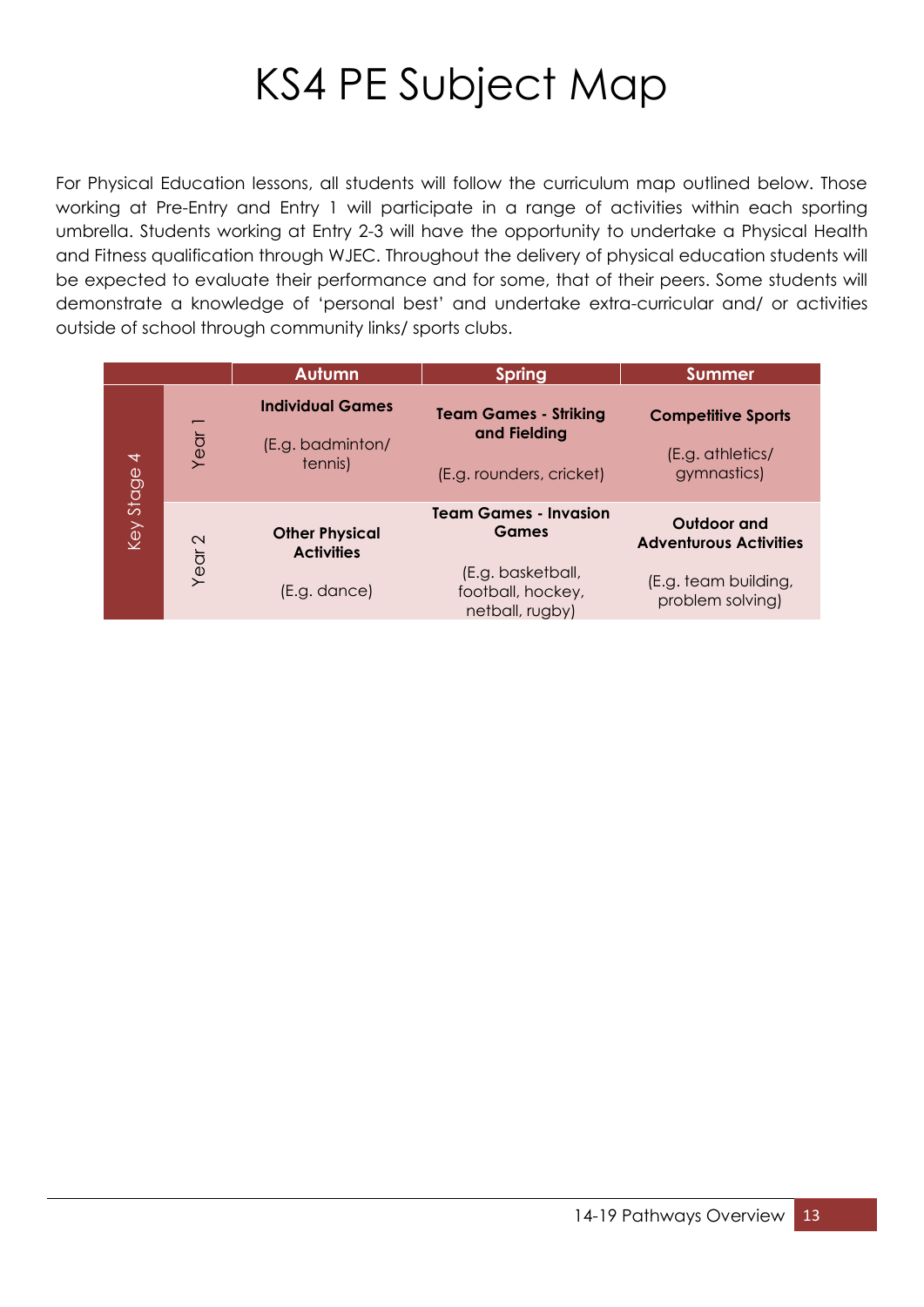# KS4 Independent Living Subject Map

The concepts of decision making, time management, travel training, routine and personal safety will underpin the delivery of the Key Stage 4 independent living curriculum. Students will develop the knowledge and skills to enable them to become independent thinkers, alongside the social skills that will allow for progression education, independence and employment.

|                          |                   | Autumn                                                                   | <b>Spring</b>                                                   | <b>Summer</b>                                                         |
|--------------------------|-------------------|--------------------------------------------------------------------------|-----------------------------------------------------------------|-----------------------------------------------------------------------|
| $\overline{\phantom{0}}$ | Year              | <b>Shopping</b><br>(E.g. pre-visits,<br>shopping on a<br>budget, paying) | Cooking                                                         | Gardening                                                             |
| Key Stage                | $\mathbf{\Omega}$ | <b>Home Management</b>                                                   | <b>Money Management</b>                                         | <b>First Aid</b>                                                      |
|                          | Year              | (E.g. being safe,<br>understanding<br>correspondence)                    | (E.g. personal budgets,<br>managing potential<br>income, bills) | (E.g. basic first aid,<br>understanding of the<br>emergency services) |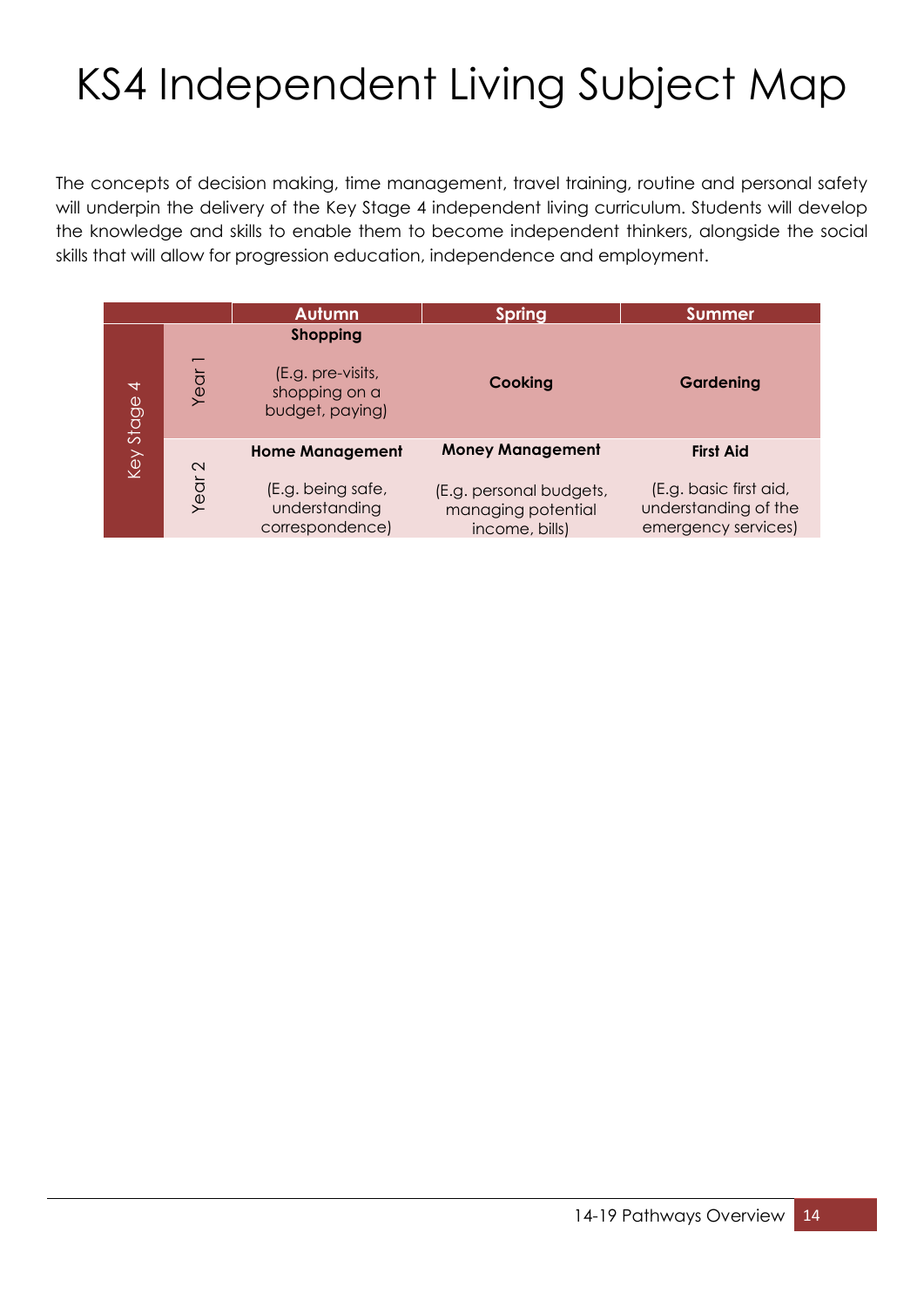### Key Stage 5 Curriculum Pathway Overview

| Year 12<br><b>Starting</b><br>Point                      | Pathway       | <b>English</b>                                                                                                  | <b>Maths</b>                                                                                              | <b>Personal and</b><br><b>Social</b><br><b>Development</b> | <b>HRSE</b> | <b>Arts</b><br>Award | <b>Work</b><br><b>Experience</b>                                                                         | Duke of<br>Edinburgh's<br><b>Award</b> | PE.                             | <b>Business</b><br><b>Enterprise</b> | Independent<br>Living | <b>Target</b><br><b>Destination</b>                      |
|----------------------------------------------------------|---------------|-----------------------------------------------------------------------------------------------------------------|-----------------------------------------------------------------------------------------------------------|------------------------------------------------------------|-------------|----------------------|----------------------------------------------------------------------------------------------------------|----------------------------------------|---------------------------------|--------------------------------------|-----------------------|----------------------------------------------------------|
| <b>Pre-Entry</b><br>$(1-5)$ PP<br>continuum<br>score)    | Pre-<br>Entry | Functional<br><b>Skills</b><br>English<br>WTE1<br>(ASDAN<br>LSC)                                                | Functional<br><b>Skills Maths</b><br>WTE1<br>(ASDAN<br>LSC)                                               |                                                            |             | Participation        | AQA UAS<br>(Sensory W/E)                                                                                 |                                        | Physio/ PE                      |                                      | AQA UAS               | FE.                                                      |
| <b>Pre-Entry</b><br>$(6 - 10)$ PP<br>continuum<br>score) | Entry 1       | Functional<br>Skills<br>English E1<br>(ASDAN<br>LSC)                                                            | Functional<br><b>Skills Maths</b><br>E1 (ASDAN<br>LSC)                                                    | <b>ASDAN PSD E1</b>                                        |             | <b>Discover</b>      | AQA UAS<br>(Internal W/E)                                                                                |                                        | Physio/ PE/<br>Swimming         |                                      | AQA UAS               | FE.                                                      |
| Entry 1                                                  | Entry 2       | English<br>Functional<br>Skills E2<br>(Ascentis)<br>Functional<br><b>Skills</b><br>English E2<br>(ASDAN<br>LSC) | Maths<br>Functional<br>Skills E2<br>(Ascentis)<br>Functional<br><b>Skills Maths</b><br>E2 (ASDAN<br>LSC)  | <b>ASDAN PSD E2</b>                                        | overview    | Discover/<br>Explore | AQA UAS<br>(Internal/<br>External W/E)                                                                   |                                        | PE/<br>Swimming                 | Programme                            | <b>AQA UAS</b>        | FE.                                                      |
| Entry <sub>2</sub>                                       | Entry 3       | English<br>Functional<br>Skills E3<br>(Ascentis)<br>Functional<br>Skills<br>English E3<br>(ASDAN<br>LSC)        | Maths<br>Functional<br>Skills E3<br>(Asccentis)<br>Functional<br><b>Skills Maths</b><br>E3 (ASDAN<br>LSC) | <b>ASDAN PSD E3</b>                                        | $14-19$     | Explore              | Steps to Work/<br>DofE<br>voluntary<br>placement/<br>Prince's Trust<br>Award E3<br>(External W/E)        | Silver/Gold                            | PE/<br>Swimming/<br>SLUK        | In-house                             | AQA UAS               | FE/<br>Apprenticeship                                    |
| Entry 3                                                  | Level 1       | English<br>Functional<br>Skills E1<br>(Ascentis)<br>Functional<br><b>Skills</b><br>English L1<br>(ASDAN<br>LSC) | Maths<br>Functional<br>Skills E1<br>(Ascentis)<br>Functional<br><b>Skills Maths</b><br>L1 (ASDAN<br>LSC)  | <b>ASDAN PSD L1</b>                                        |             | <b>Bronze</b>        | Steps to Work/<br><b>DofE</b><br>voluntary<br>placement/<br>Prince's Trust<br>Award L1<br>(External W/E) |                                        | PE/<br>Swimming/<br><b>SLUK</b> |                                      | <b>AQA UAS</b>        | FE/<br>Apprenticeship/<br>Supported<br><b>Employment</b> |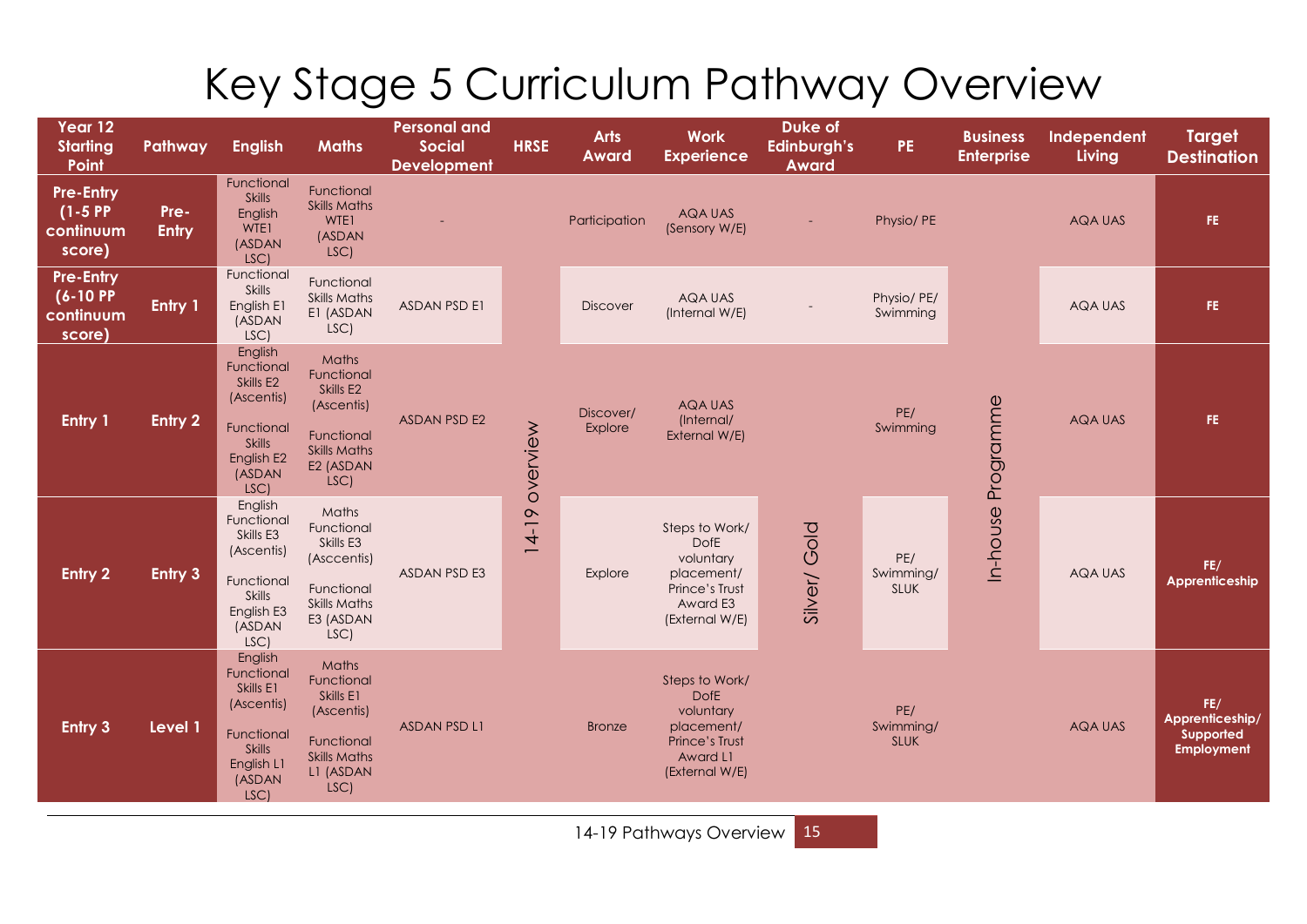### KS5 English Subject Map

ASDAN Lifeskills challenge is the backdrop for our core Literacy and Numeracy curriculum. The 3 year literacy cycle is accessible to all learners following an accredited pathway in Sixth Form, spanning levels WTE1 (Working Towards Entry 1) – Level 1. The literacy curriculum places communication, listening, reading and writing in an age-appropriate and stimulating context. The units have been selected to allow for delivery both discreetly and through other areas of the curriculum, whilst building an awareness of self, others and transition to adult life. Identified students will have the opportunity to complete Functional English Skills exam-based qualification through Ascentis.

| Autumn: Using Switches to<br>Autumn: Learning about<br>Autumn: Personal Profile<br>effect Change<br>sound<br>Pre-Entry<br>Spring: ICT in Everyday<br>Spring: Engaging with<br>Life<br>Spring: Creating a group<br>objects linked to a story<br>collage<br>Summer: Participating in<br>Summer: Experience<br><b>Health and Fitness</b><br><b>Summer: ICT and Music</b><br>activities relating to TV<br><b>Activities</b><br><b>Therapy</b><br>and Music<br>Autumn: Cooperating with<br>Autumn/ Spring:<br>Others<br>Autumn/ Spring:<br>Literature Appreciation<br>Understanding<br>Entry 1<br>Relationships<br>Spring: Using Textiles to<br>Summer: Using<br>Create a Collage<br>Technology to<br>Summer: Using Makaton to<br>Communicate with<br><b>Choose and Request</b><br>Summer: Following<br><b>Others</b><br>Workplace Instructions<br><b>Autumn: Personal Safety</b><br>Autumn: Reading,<br>Key Stage 5<br>Listening and<br>when going out<br>Autumn/ Spring: PSHE<br><b>Responding to Texts</b><br>Entry 2<br>through Literature<br><b>Spring: Using Technology</b><br>Spring: One Page Profile<br>to communicate<br><b>Summer: Group Nature</b><br>Project<br><b>Summer: Communicating</b><br><b>Summer: Person-Centred</b><br>with others at Work<br>Planning<br>Autumn: Social<br>Autumn: Going out in the<br>Autumn: Safeguarding:<br>Opportunities in own<br>Your Digital Profile<br>Community<br>Community<br>Entry 3<br>Spring: Basic Internet<br>Spring: Using Technology<br>Spring: Safeguarding:<br>Safety<br>to Communicate<br>Social Networking<br>Summer: Investigating<br>Summer: Person-Centred<br>Summer: Communicating<br><b>Local Amenities</b><br>Planning<br>at Work |  |  | Year 1 | Year <sub>2</sub>     | Year <sub>3</sub> |
|---------------------------------------------------------------------------------------------------------------------------------------------------------------------------------------------------------------------------------------------------------------------------------------------------------------------------------------------------------------------------------------------------------------------------------------------------------------------------------------------------------------------------------------------------------------------------------------------------------------------------------------------------------------------------------------------------------------------------------------------------------------------------------------------------------------------------------------------------------------------------------------------------------------------------------------------------------------------------------------------------------------------------------------------------------------------------------------------------------------------------------------------------------------------------------------------------------------------------------------------------------------------------------------------------------------------------------------------------------------------------------------------------------------------------------------------------------------------------------------------------------------------------------------------------------------------------------------------------------------------------------------------------------------------------------------------------|--|--|--------|-----------------------|-------------------|
|                                                                                                                                                                                                                                                                                                                                                                                                                                                                                                                                                                                                                                                                                                                                                                                                                                                                                                                                                                                                                                                                                                                                                                                                                                                                                                                                                                                                                                                                                                                                                                                                                                                                                                   |  |  |        |                       |                   |
|                                                                                                                                                                                                                                                                                                                                                                                                                                                                                                                                                                                                                                                                                                                                                                                                                                                                                                                                                                                                                                                                                                                                                                                                                                                                                                                                                                                                                                                                                                                                                                                                                                                                                                   |  |  |        |                       |                   |
|                                                                                                                                                                                                                                                                                                                                                                                                                                                                                                                                                                                                                                                                                                                                                                                                                                                                                                                                                                                                                                                                                                                                                                                                                                                                                                                                                                                                                                                                                                                                                                                                                                                                                                   |  |  |        |                       |                   |
|                                                                                                                                                                                                                                                                                                                                                                                                                                                                                                                                                                                                                                                                                                                                                                                                                                                                                                                                                                                                                                                                                                                                                                                                                                                                                                                                                                                                                                                                                                                                                                                                                                                                                                   |  |  |        |                       |                   |
|                                                                                                                                                                                                                                                                                                                                                                                                                                                                                                                                                                                                                                                                                                                                                                                                                                                                                                                                                                                                                                                                                                                                                                                                                                                                                                                                                                                                                                                                                                                                                                                                                                                                                                   |  |  |        |                       |                   |
|                                                                                                                                                                                                                                                                                                                                                                                                                                                                                                                                                                                                                                                                                                                                                                                                                                                                                                                                                                                                                                                                                                                                                                                                                                                                                                                                                                                                                                                                                                                                                                                                                                                                                                   |  |  |        |                       |                   |
|                                                                                                                                                                                                                                                                                                                                                                                                                                                                                                                                                                                                                                                                                                                                                                                                                                                                                                                                                                                                                                                                                                                                                                                                                                                                                                                                                                                                                                                                                                                                                                                                                                                                                                   |  |  |        |                       |                   |
|                                                                                                                                                                                                                                                                                                                                                                                                                                                                                                                                                                                                                                                                                                                                                                                                                                                                                                                                                                                                                                                                                                                                                                                                                                                                                                                                                                                                                                                                                                                                                                                                                                                                                                   |  |  |        |                       |                   |
|                                                                                                                                                                                                                                                                                                                                                                                                                                                                                                                                                                                                                                                                                                                                                                                                                                                                                                                                                                                                                                                                                                                                                                                                                                                                                                                                                                                                                                                                                                                                                                                                                                                                                                   |  |  |        |                       |                   |
|                                                                                                                                                                                                                                                                                                                                                                                                                                                                                                                                                                                                                                                                                                                                                                                                                                                                                                                                                                                                                                                                                                                                                                                                                                                                                                                                                                                                                                                                                                                                                                                                                                                                                                   |  |  |        |                       |                   |
|                                                                                                                                                                                                                                                                                                                                                                                                                                                                                                                                                                                                                                                                                                                                                                                                                                                                                                                                                                                                                                                                                                                                                                                                                                                                                                                                                                                                                                                                                                                                                                                                                                                                                                   |  |  |        |                       |                   |
|                                                                                                                                                                                                                                                                                                                                                                                                                                                                                                                                                                                                                                                                                                                                                                                                                                                                                                                                                                                                                                                                                                                                                                                                                                                                                                                                                                                                                                                                                                                                                                                                                                                                                                   |  |  |        |                       |                   |
| <b>Autumn: British Values</b>                                                                                                                                                                                                                                                                                                                                                                                                                                                                                                                                                                                                                                                                                                                                                                                                                                                                                                                                                                                                                                                                                                                                                                                                                                                                                                                                                                                                                                                                                                                                                                                                                                                                     |  |  |        | Autumn: Advertisement |                   |
| Autumn/Spring: Personal<br>Profile<br>Level <sub>1</sub><br>Spring: Safeguarding:<br><b>Spring: Using Technology</b><br><b>Social Networking</b><br>to Communicate<br><b>Summer: Personal Profile:</b>                                                                                                                                                                                                                                                                                                                                                                                                                                                                                                                                                                                                                                                                                                                                                                                                                                                                                                                                                                                                                                                                                                                                                                                                                                                                                                                                                                                                                                                                                            |  |  |        |                       |                   |
| <b>Strengths and Aspirations</b><br><b>Summer: Communicating</b><br><b>Summer: Character</b><br>at Work<br>Development                                                                                                                                                                                                                                                                                                                                                                                                                                                                                                                                                                                                                                                                                                                                                                                                                                                                                                                                                                                                                                                                                                                                                                                                                                                                                                                                                                                                                                                                                                                                                                            |  |  |        |                       |                   |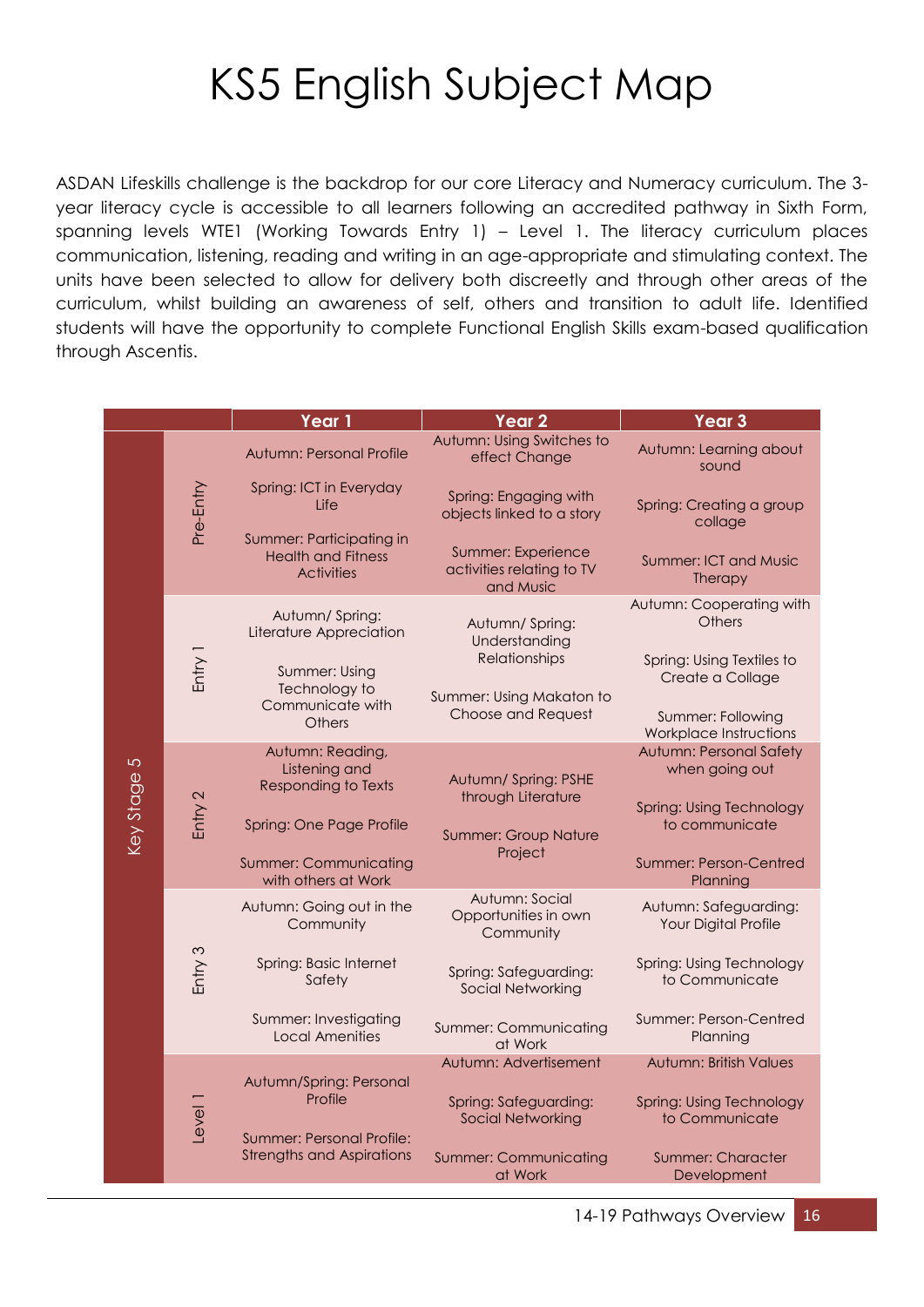### KS5 Maths Subject Map

As with Lifeskills Challenge: Literacy, the numeracy curriculum also spans the full three years of Sixth Form and is accessible from WTE1 – Level 1. The units selected for delivery comprise opportunities for students to develop their mathematic skill set within the context of lessons such as Enterprise, Independent Living (encompassing Food Technology) and Travel Training. Identified students will have the opportunity to complete Functional Maths Skills exam-based qualification through Ascentis.

|                             |           | Year 1                                                                                           | Year <sub>2</sub>                                                  | Year <sub>3</sub>                                                          |
|-----------------------------|-----------|--------------------------------------------------------------------------------------------------|--------------------------------------------------------------------|----------------------------------------------------------------------------|
|                             |           | Autumn: Engaging with<br>Numbers 1-3                                                             | Autumn: Practical<br>Understanding of Time                         | Autumn: Experiencing<br>Activities relating to<br>Shopping                 |
|                             | Pre-Entry | Spring: Beginning to<br><b>Understand Measure</b>                                                | Spring: Learning about<br>Capacity                                 | Spring: Shape and Space                                                    |
|                             |           | Summer: Position and<br><b>Direction</b>                                                         | Summer: Awareness of<br><b>Object Permanence</b>                   | <b>Summer: Seasons and</b><br>Changes                                      |
|                             | Entry 1   | Autumn/Spring/<br>Summer: Shopping for<br>Everyday Living: Being an<br><b>Active Participant</b> | Autumn/Spring:<br><b>Developing Functional</b><br>Skills: Shopping | Autumn/Spring: Planning<br>and Running a Mini<br><b>Enterprise Project</b> |
|                             |           |                                                                                                  | Summer: Enterprise Skills                                          | Summer: Going Shopping                                                     |
| $\overline{C}$<br>Key Stage | Entry 2   | Autumn/Spring: Practical<br>Understanding of Time                                                | Autumn: Learning about<br>Capacity                                 | Autumn: Planning and<br>Running a Mini Enterprise                          |
|                             |           | Summer: 2D and 3D                                                                                | Spring: Using a Stock<br>System                                    | Spring: Making a Personal<br>Timeline                                      |
|                             |           | <b>Shapes</b>                                                                                    | Summer: Shopping in a<br>Supermarket                               | Summer: Following On-<br><b>Foot Directions</b>                            |
|                             |           | Autumn: Cooking for<br>Myself                                                                    | Autumn: Using Money                                                | Autumn: Understanding<br>Fractions                                         |
|                             | Entry 3   | Spring: Completing an<br><b>Enterprise Project</b>                                               | Spring: Local Shopping                                             | Spring: Going Shopping                                                     |
|                             |           | Summer: Community<br>Journey                                                                     | Summer: Planning a<br>Journey                                      | Summer: Learning to Map<br>Read                                            |
|                             |           | Autumn/ Spring: Using<br>Money                                                                   | Autumn/Spring:<br><b>Understanding Advertising</b>                 | Autumn/Spring: Cooking<br>on a Budget                                      |
|                             | Level 1   | Spring/Summer: Reading<br><b>Local Maps</b>                                                      | Spring/Summer: Road<br>Safety - Pedestrians                        | Spring/Summer:<br><b>Understanding Consumer</b><br><b>Rights</b>           |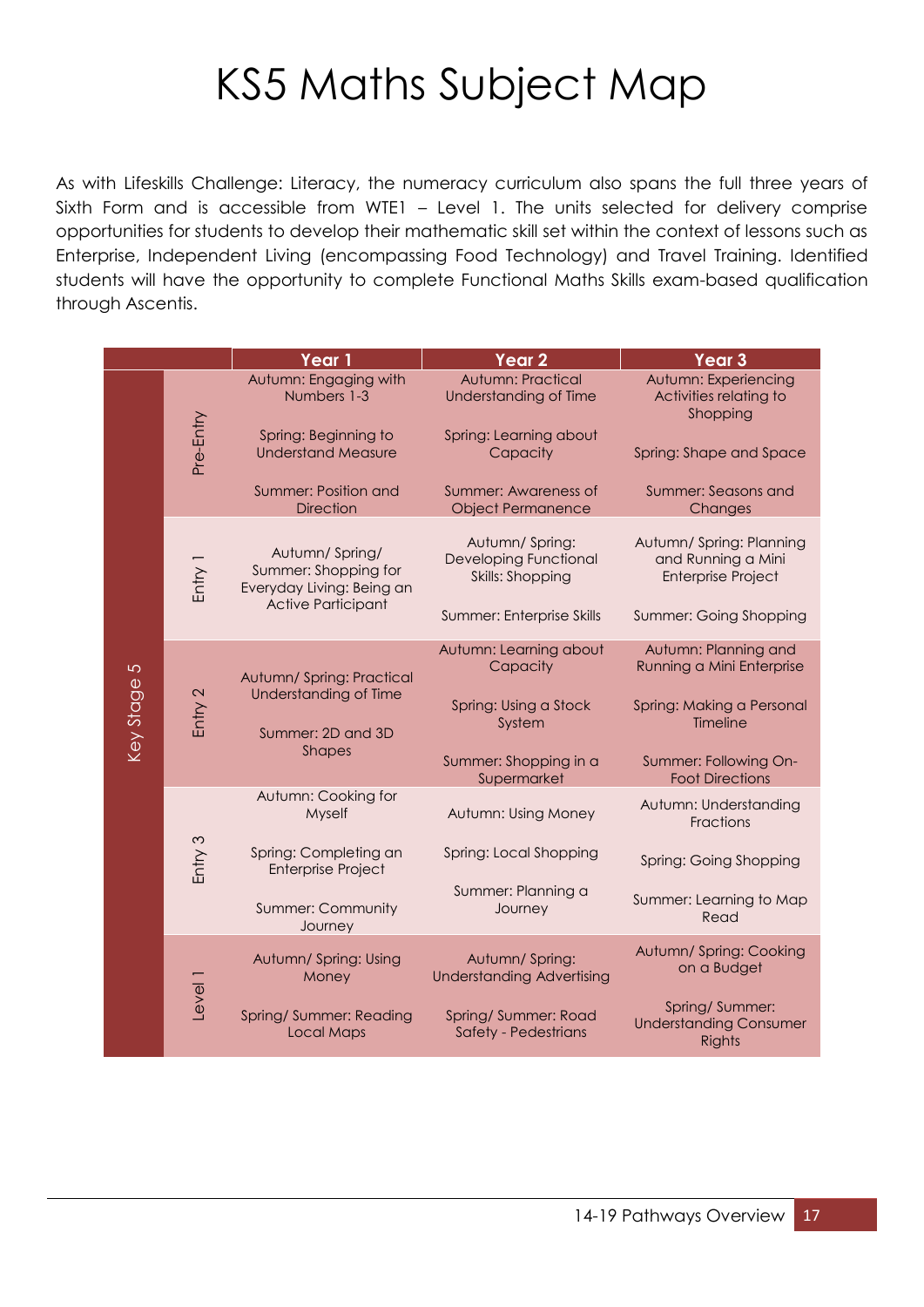### KS5 PSD Subject Map

The Personal and Social Development (PSD) aspect of the Sixth Form curriculum is delivered and accredited through ASDAN. Routes are offered at Entry Levels 1, 2 and 3, or Level 1 and all students who are able to undertake this route do so as PSD forms the core of our accredited curriculum. We believe that the units we have chosen most suitably reflect our philosophy for encouraging students to be as prepared for adult life as possible. Furthermore the learning used to deliver each unit allow pupils to develop their understanding of the fundamental British values including democracy, decision making, fairness, the rule of law, individual liberty, diversity, mutual respect and tolerance. Students undertake the following 3 year cycle across years 12, 13 and 14;

|             |                   | Autumn                                                                                                      | <b>Spring</b>                                  | <b>Summer</b>                                                                                                                   |
|-------------|-------------------|-------------------------------------------------------------------------------------------------------------|------------------------------------------------|---------------------------------------------------------------------------------------------------------------------------------|
|             | Year <sub>1</sub> | Personal Safety in<br>the Home and<br>Community<br>(OR Food Safety in<br>the Home and<br>Community at Level | <b>Managing Social</b><br><b>Relationships</b> | <b>Community Action</b><br>and<br>Environmental<br>Awareness                                                                    |
| Key Stage 5 | Year <sub>2</sub> | Making the Most of<br>Leisure Time                                                                          | Managing own<br>Money                          | Using Technology in<br>the Home and<br>Community                                                                                |
|             | Year <sub>3</sub> | <b>Preparation for Work</b>                                                                                 | <b>Healthy Living</b>                          | Dealing with Problems<br>in Daily Life (E2 and E3<br>options)<br>(OR Individual Rights<br>and Responsibilities at<br>Level $1)$ |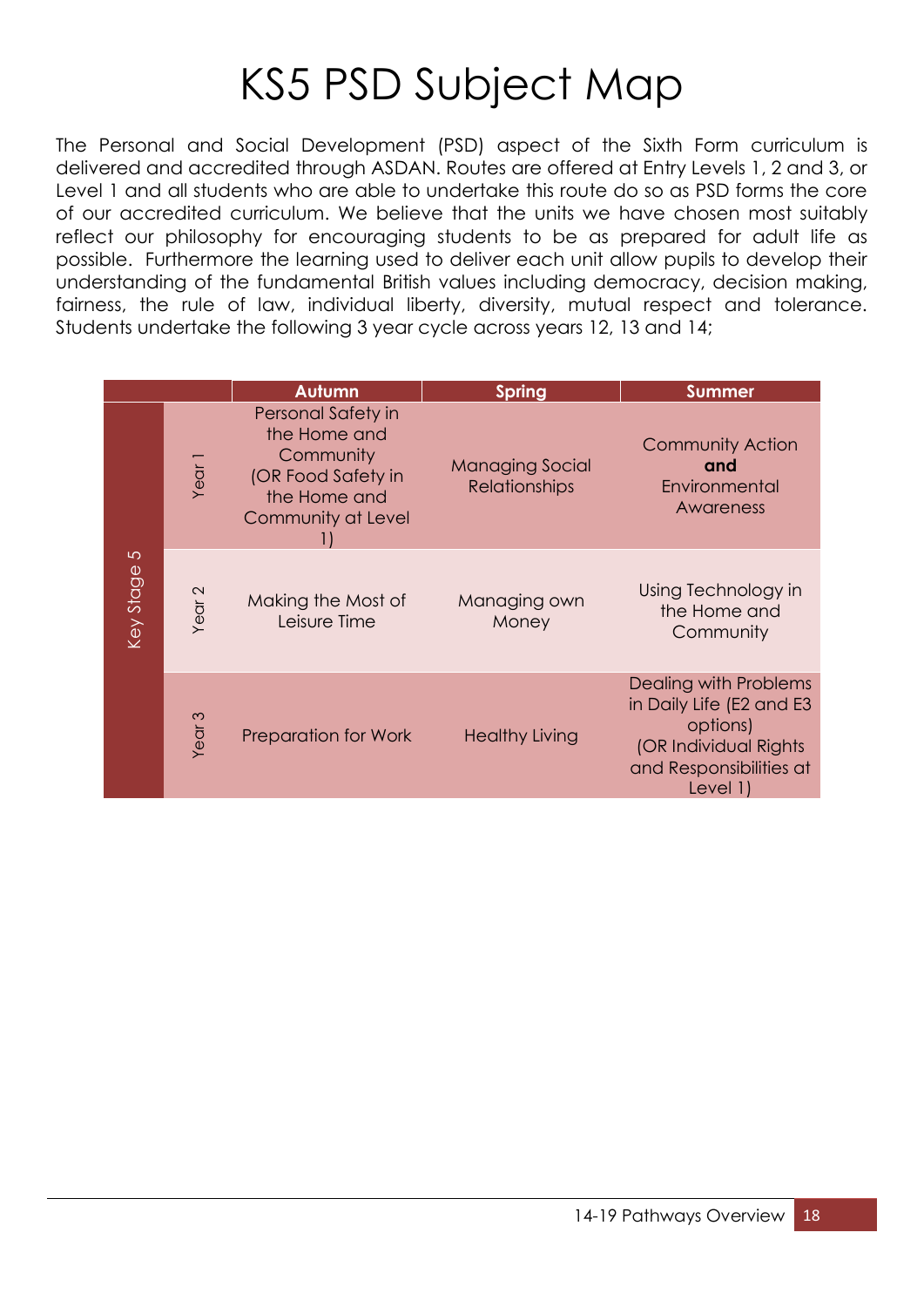### KS5 Work Experience Subject Map

|                             |                   | Year 1                                                                                                                              | Year 2                                                                                                          | Year <sub>3</sub>                                                                                                                                              |
|-----------------------------|-------------------|-------------------------------------------------------------------------------------------------------------------------------------|-----------------------------------------------------------------------------------------------------------------|----------------------------------------------------------------------------------------------------------------------------------------------------------------|
| $\mathfrak{S}$<br>Key Stage | Entry<br>Pre-     | <b>Sensory Careers:</b><br>Working for the<br><b>Emergency Services</b><br>and<br><b>Sensory Careers: The</b><br>Work of a Gardener | <b>Sensory Careers: The</b><br>Work of a Baker<br>and<br><b>Sensory Careers: The</b><br>Sport/ Leisure Industry | <b>Sensory Careers:</b><br>Working in an Artist's<br>Studio<br>and<br><b>Sensory Careers: The</b><br>Work of a Beauty<br>Therapist or The Work of<br>a Builder |
|                             | Entry 1           | <b>Assisted Work</b><br>Experience<br>and<br>Going to Work in the<br><b>Wider Community</b>                                         | Work Experience in<br>School<br>and<br><b>Taking Part in Work</b><br>Experience                                 | Introduction to Work<br><b>Skills</b><br>and<br>Completing a Task                                                                                              |
|                             | Entry 2           | Learning from Work<br>and<br><b>Job Application Skills</b>                                                                          | <b>Work Experience</b><br>and<br><b>Preparing a Careers</b><br><b>Action Plan</b>                               | <b>Basic Health and Safety</b><br>in the Workplace<br>and<br><b>Writing and Speaking</b><br>about a Placement                                                  |
|                             | $\infty$<br>Entry | AQA UAS-<br>Handpicked modules<br>and/or<br>The Prince's Trust<br>Award - Handpicked<br>Modules                                     | AQA UAS - Handpicked<br>modules<br>and/or<br>The Prince's Trust Award<br>- Handpicked Modules                   | AQA UAS - Handpicked<br>modules<br>and/or<br>The Prince's Trust Award<br>- Handpicked Modules                                                                  |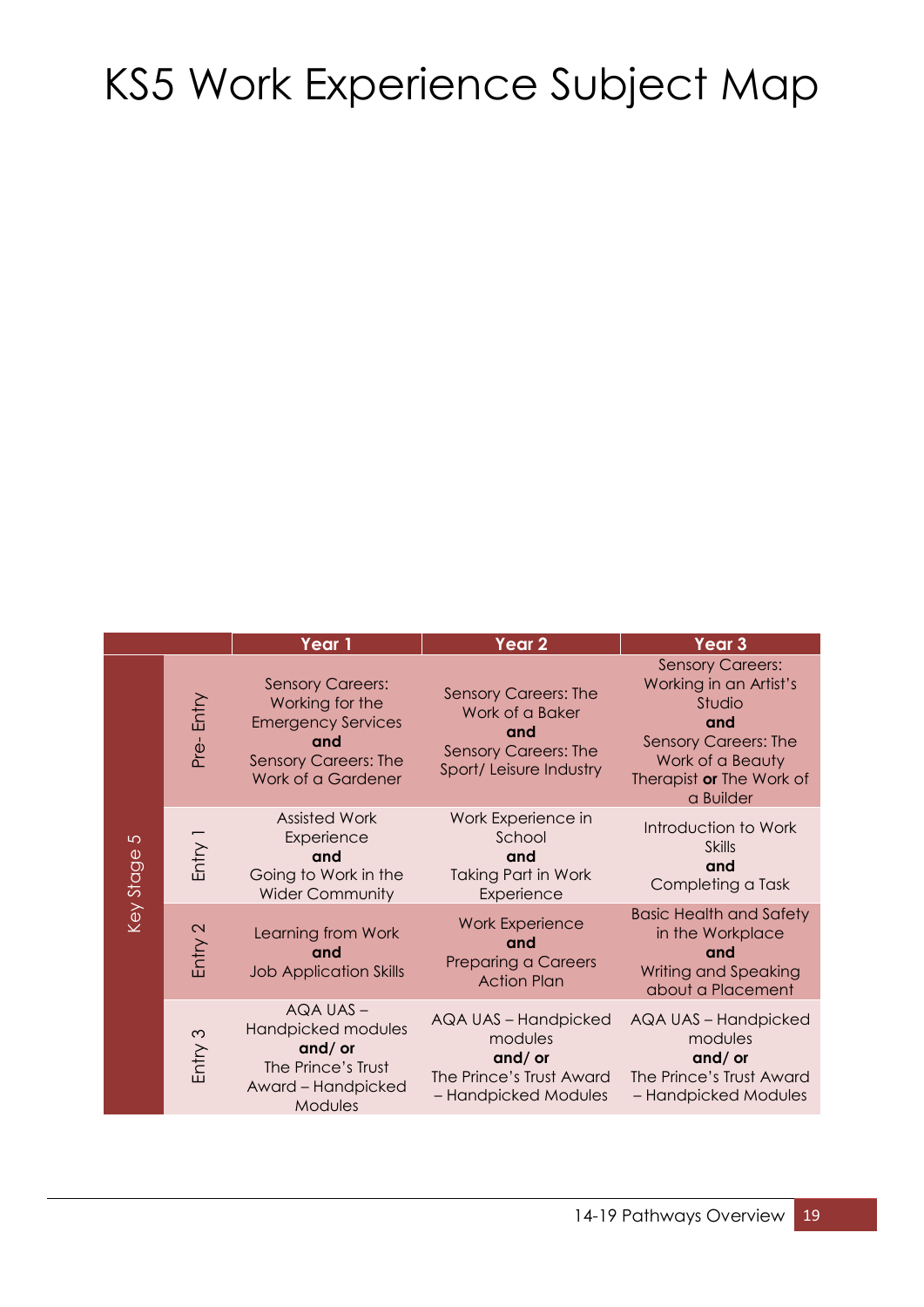

Units completed for work experience are completely individualised depending on the type and area of work experience undertaken. Work experience at Mayfield can be internal or external. The former usually being undertaken in years 12 and 13, with the latter in years 13 and 14, depending on the individual.

We currently have several community links across the city, including supermarket, catering, allotment, place of worship and university provisions. We aim that all students complete at least one form of work experience during each year of Post–16 study, although most will complete a range of work experiences throughout each academic year, rotating termly.

During their final year at Mayfield, pupils will have the opportunity to undertake a block week of work experience arranged through University College Birmingham during which they are simply shadowed as they travel to and from the university each day and complete associated learning tasks. Students find work experience opportunities extremely informative in deciding upon an area of further study and or an area of work for the future.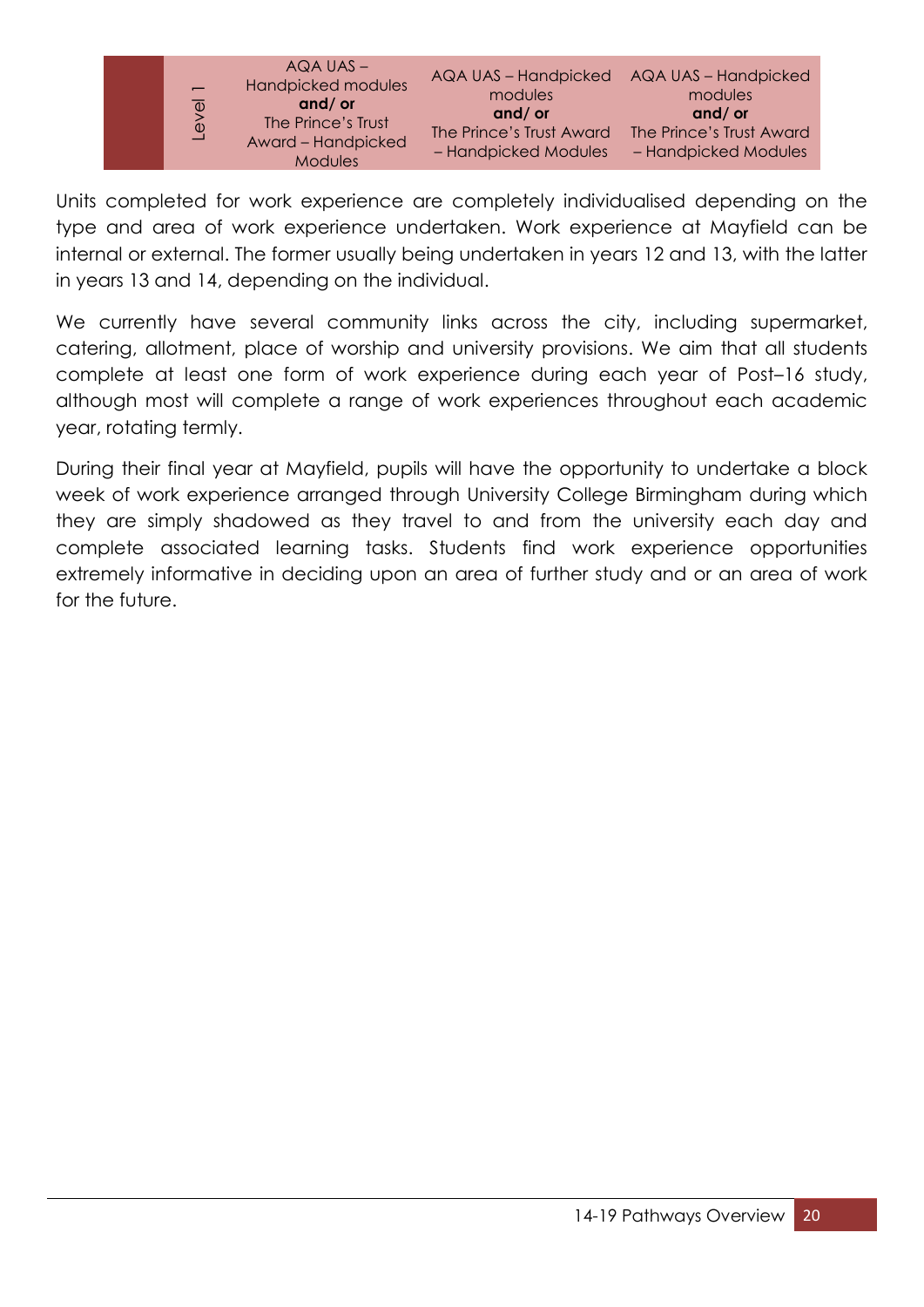### KS5 Independent Living Subject Map

The independent living cycle encompasses food technology, money management, accessing the community, personal safety and health and wellbeing. The units listed below have been chosen to develop the independence of our students in all of these areas and provide opportunities for out-of-classroom learning.

|                         |              | Year <sub>1</sub>                                                                                                                               | Year <sub>2</sub>                                                                                                                                                             | Year <sub>3</sub>                                                                                                                                |
|-------------------------|--------------|-------------------------------------------------------------------------------------------------------------------------------------------------|-------------------------------------------------------------------------------------------------------------------------------------------------------------------------------|--------------------------------------------------------------------------------------------------------------------------------------------------|
| $\sqrt{2}$<br>Key Stage | Pre-Entry    | Autumn: Sensory<br>Cookery (1/2)<br><b>Spring: Domestic Skills</b><br><b>Summer: Finding One's</b><br>Way around School                         | Autumn: Encountering<br>Sensory Stimuli within an<br><b>IT Environment</b><br>Spring: Experiencing<br>and Responding to<br>Food<br>Summer: Food from<br><b>Other Cultures</b> | Autumn: Sensory<br>Cookery (3)<br>Spring: Sensory Food<br>Experiences<br>Summer: Sensory Stimuli<br>within an ICT<br>Environment                 |
|                         | Entry 1      | Autumn: Following a<br>Recipe with Assistance<br>Spring: Food from<br><b>Other Cultures</b><br>Summer: Exploring the<br>Concept of Money        | Autumn: Rights and<br><b>Responsibilities</b><br>Spring: Shopping in the<br>Community<br>Summer: Healthy Living<br>and Basic Kitchen Skills                                   | Autumn: Basic Cookery<br><b>Skills</b><br>Spring: Safety in the<br>Home<br>Summer: Awareness of<br>Routine when Preparing<br>Food                |
|                         | Entry 2      | Autumn: Buying Food<br>on a Budget<br>Spring: Basic Food<br>Hygiene<br>Summer: Money<br>Management                                              | Autumn: Keeping a<br>Home<br>Spring: Diet and<br>Exercise<br>Summer: Planning and<br>Preparing a Healthy<br><b>Budget Meal</b>                                                | Autumn: Preparing<br><b>Simple Meals</b><br>Spring: Safety in the<br>Home<br>Summer: Food<br>Handling, Preparation<br>and Storage                |
|                         | Entry 3      | Autumn: Buying Food<br>on a Budget<br>Spring: Basic Food<br>Hygiene<br>Summer: Money<br>Management                                              | Autumn: Keeping a<br>Home<br>Spring: Diet and<br>Exercise<br>Summer: Planning and<br>Preparing a Healthy<br><b>Budget Meal</b>                                                | Autumn: Preparing<br>Simple Meals<br>Spring: Safety in the<br>Home<br>Summer: Food<br>Handling, Preparation<br>and Storage                       |
|                         | <b>Jevel</b> | Autumn: Developing<br><b>Cookery Skills</b><br><b>Spring: Comparing</b><br>Processed and Home-<br><b>Made Foods</b><br>Summer: Earning<br>Money | Autumn: Safety in the<br>Home<br>Spring: Fire Safety in the<br>Home<br>Summer: Diet, Health<br>and Nutrition and<br>Lifestyle Choices                                         | Autumn: Peer<br>Education:<br>Independent Living Skills<br><b>Spring: Using Cookery</b><br><b>Skills</b><br>Summer: Basic First Aid<br>Awareness |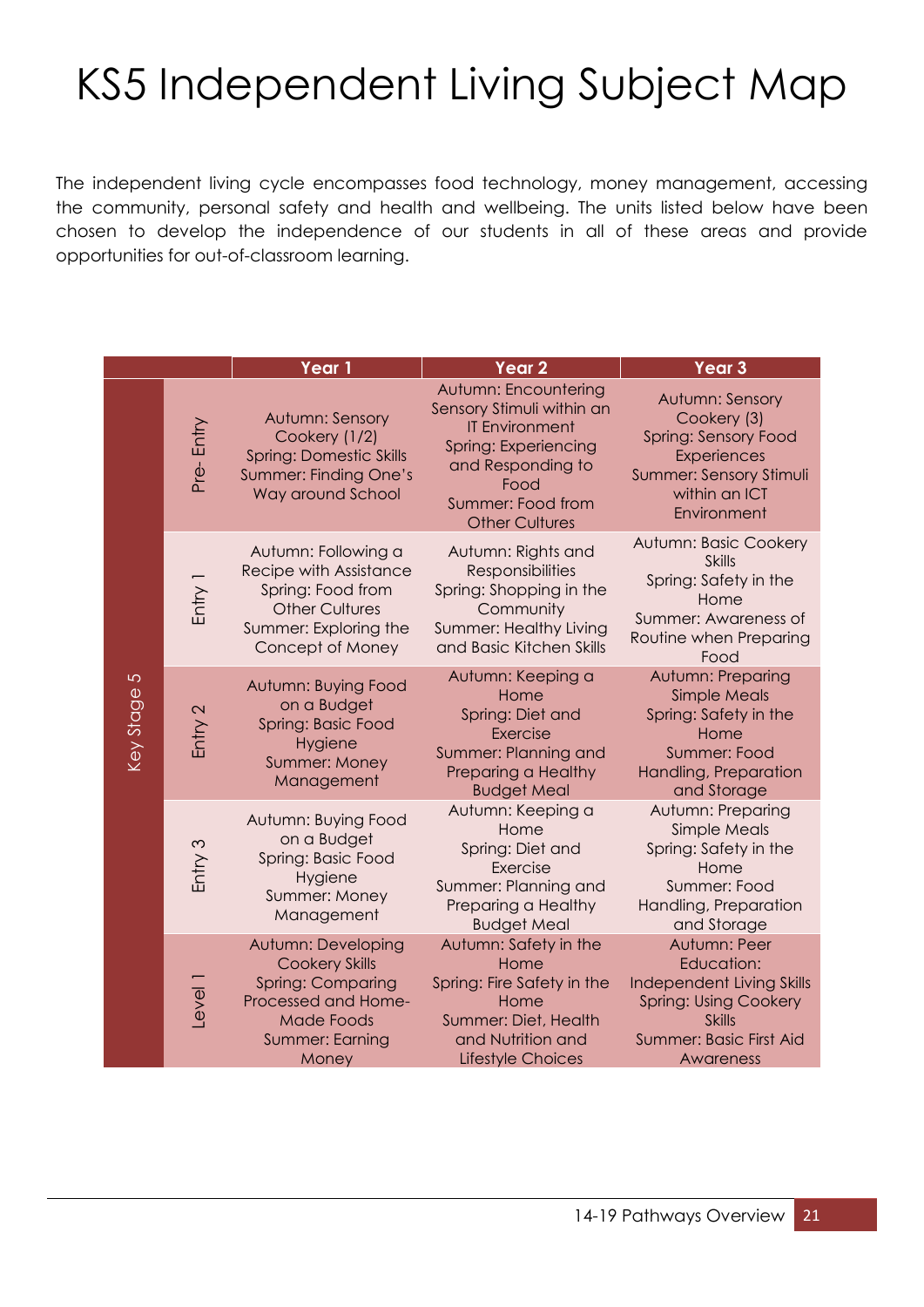# HRSE 14-19 Subject Map

|             |                           | <b>Autumn - Health</b>                                                                                                                                                                         | <b>Spring - Relationships</b>                                                                                                    | <b>Summer-Sex</b><br><b>Education</b>                                                                                                                                                                                                            |
|-------------|---------------------------|------------------------------------------------------------------------------------------------------------------------------------------------------------------------------------------------|----------------------------------------------------------------------------------------------------------------------------------|--------------------------------------------------------------------------------------------------------------------------------------------------------------------------------------------------------------------------------------------------|
| Key Stage 4 | Year <sub>1</sub>         | The impact of puberty<br>on health and<br>wellbeing<br>How to support own<br>health and wellbeing,<br>including first aid                                                                      | Friendships and working<br>relationships<br>How healthy<br>relationships can<br>benefit mental<br>wellbeing and self-<br>respect | Intimate and other<br>committed relationships                                                                                                                                                                                                    |
|             | Year <sub>2</sub>         | The benefits of<br>sufficient sleep, good<br>nutrition and strategies<br>for building resilience<br>How outward facing<br>activities (e.g.<br>volunteering) are<br>beneficial for<br>wellbeing | Developing resilience<br>and character in pupils                                                                                 | Contraception,<br>pregnancy and<br>parenthood                                                                                                                                                                                                    |
| Key Stage 5 | Year <sub>1</sub>         | Signs of loneliness and<br>isolation<br>Mental and physical<br>health conditions,<br>drugs, alcohol,<br>including first aid<br>(Focus Group) Eating<br>disorders,                              | Acceptable and<br>unacceptable<br>behaviour in<br>relationships                                                                  | Safer sex and sexual<br>health<br>Facts and the law<br>about sex, sexuality,<br>sexual health and<br>gender identity, LGBTQ<br>and homophobia                                                                                                    |
|             | $\scriptstyle\sim$<br>Yea | The impact of time<br>spent online, the<br>positive aspects of<br>online support and<br>how to negotiate<br>social media, online<br>forums and gaming                                          | How to identify when<br>relationships are<br>unhealthy                                                                           | The law relating to sex,<br>including age of<br>consent, what consent<br>is and is not, the<br>definitions and<br>recognition of rape,<br>sexual assault and<br>harassment.<br>(Focus Group) Choices<br>permitted by the law<br>around pregnancy |
|             | Year <sub>3</sub>         | How pupils can judge<br>when they, or<br>someone they know,<br>needs support and<br>when to seek help                                                                                          | Rules and principles for<br>keeping safe online.<br>How data is generated,<br>collected, shared and<br>used online               | Grooming, sexual<br>exploitation and<br>domestic abuse<br>(Focus Group) FGM                                                                                                                                                                      |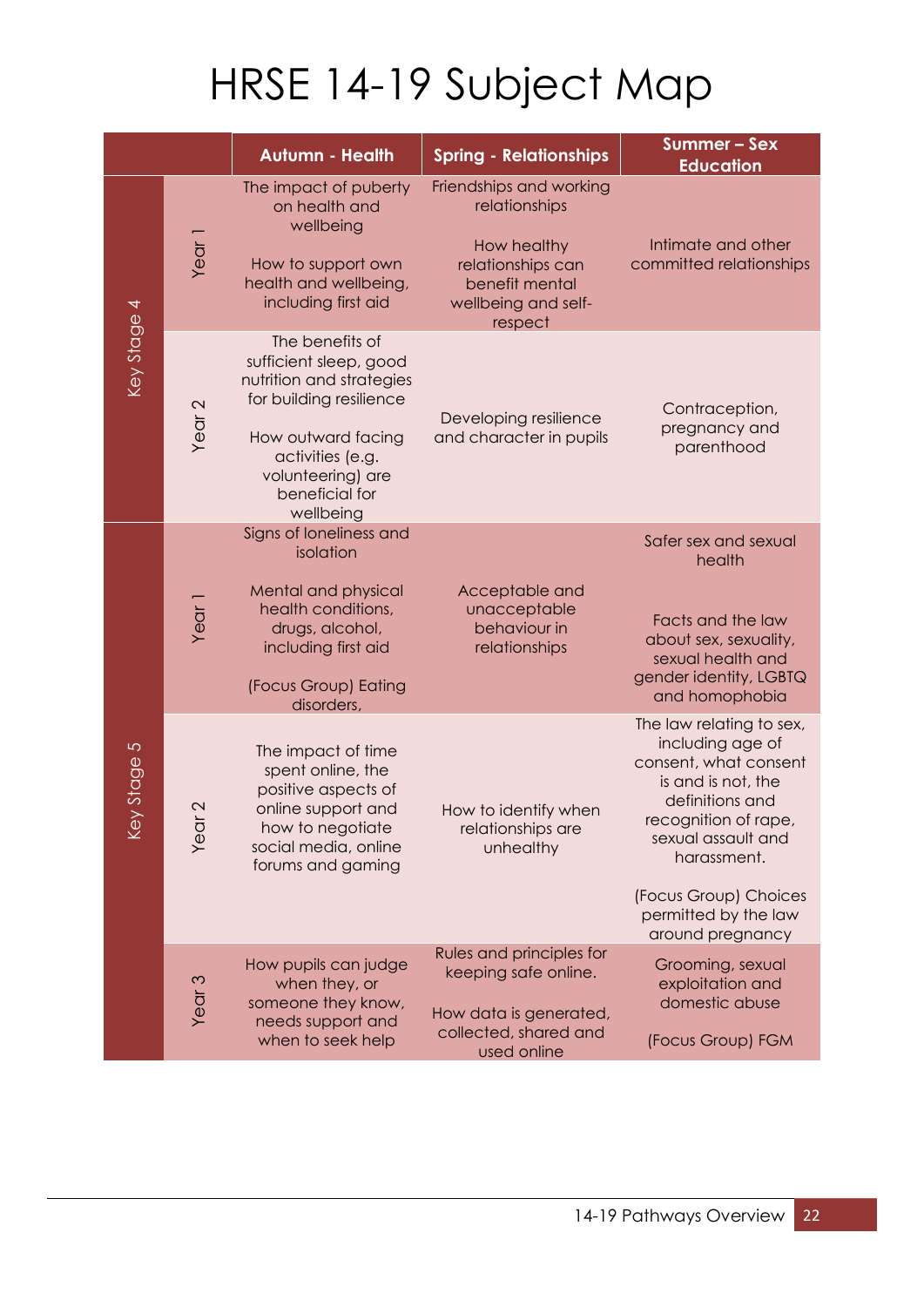### Personal Pathways

### The Curriculum Framework for the Provision of Personal Pathways

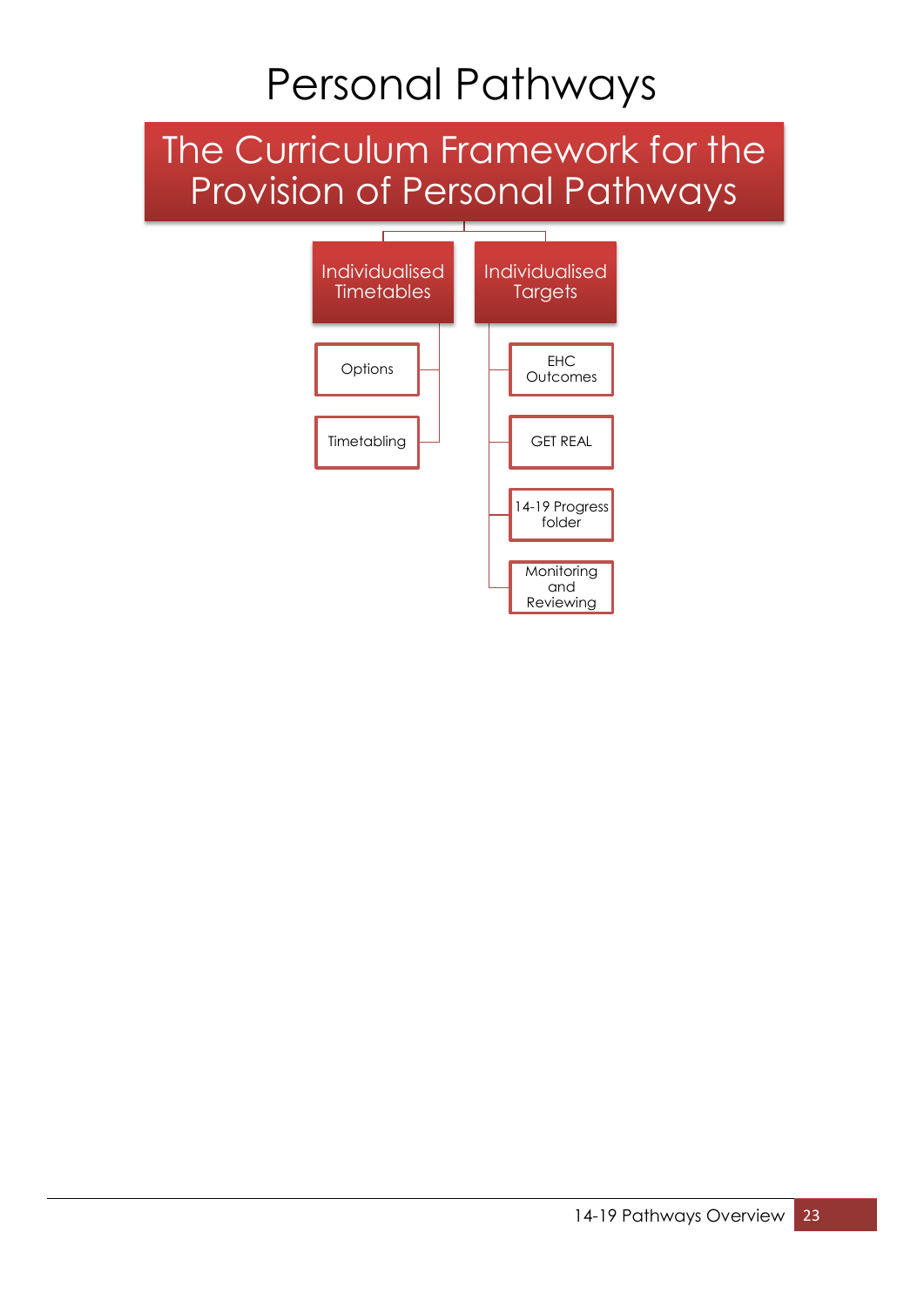### Personal Pathways

Each and every student in the 14-19 phase will have their own personal pathway from year 10 to year 14. The pathway comprises personalised targets and an individualised timetable. Below we look at these two aspects in greater deal.

#### **Individualised Timetables**

#### **Options**

Students, families and teachers will complete the setting of their targets as part of their annual review of the EHC Plan and parent consultation evenings will take place. Students working between GET REAL Milestones 1-6 will continue to do so, whilst those working at Milestone 7 and above will complete English and Maths as the core components of their 14-19 pathway. Students will then further participate in other lessons based on their interests, targets and abilities and these will be handpicked to form an individual timetable.

#### **Timetabling**

Pupils and staff each have individual weekly timetables. This ensures that pupils are developing skills in the most appropriate contexts to their needs and staff skill-sets are utilised most appropriately. Please refer to 'Timetabling' for more detail re areas of study for each year group.

#### **Individualised Targets**

#### EHC Plans

Upon the review of students' EHC Plans, agreed targets are used as a starting point at the beginning of each academic year to inform options and timetabling as above.

#### 14-19 Progress Folders

Each child within the 14-19 pathway has a 14-19 progress folder, which comprises an overview of the EHCP targets, cross-referenced and underpinned by the four Preparing for Adulthood areas. This practice allows students to leave Mayfield with a portfolio of employment, independent living, community engagement and health evidence, serving as an independence 'record of achievement'.

#### GET REAL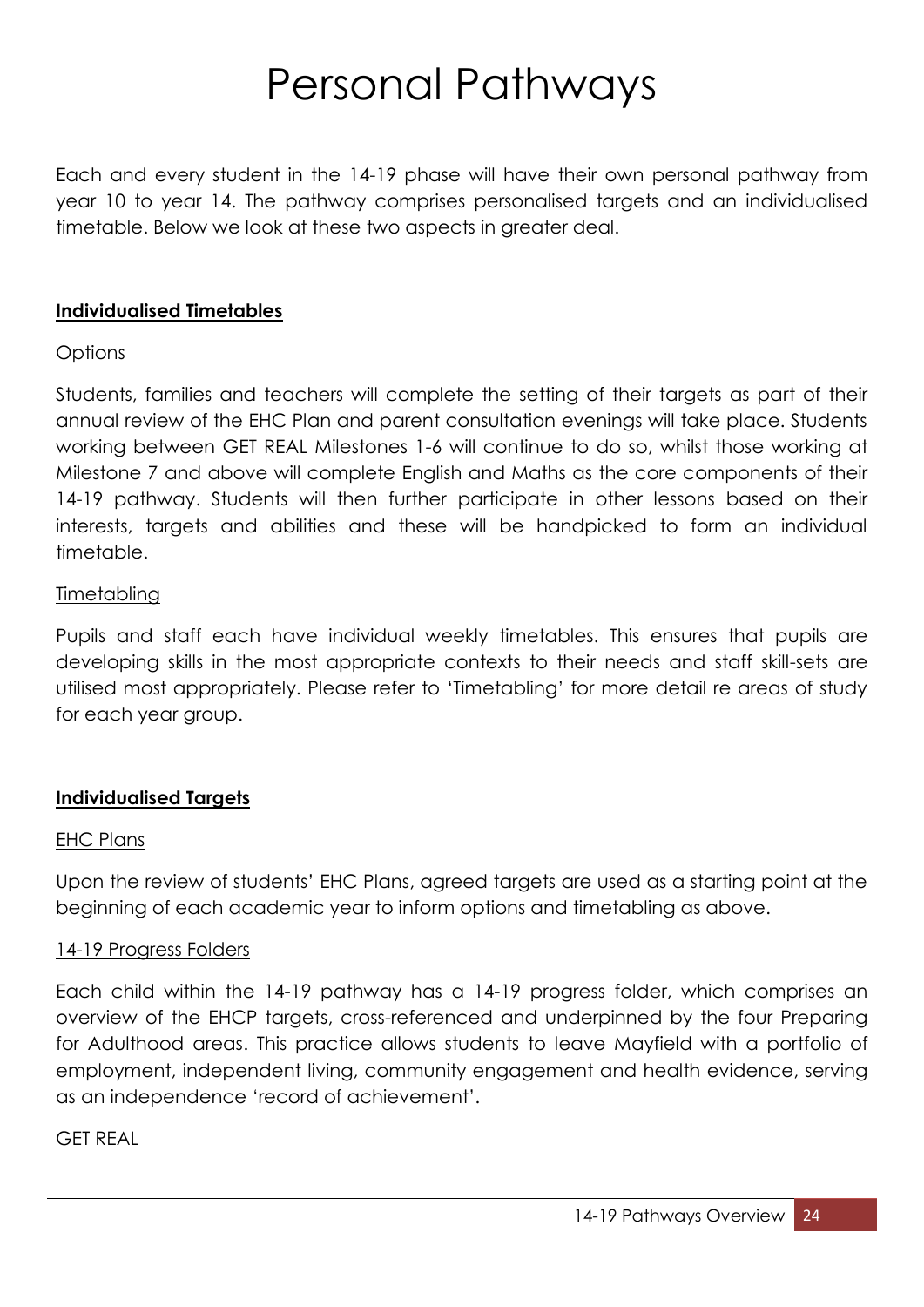The school's new GET REAL curriculum framework runs parallel with the 14-19 accredited curriculum, ensuring outcomes are highly personalised to meet the needs of individual students. Students' placement on the GET REAL curriculum strands helps to inform their EHCP targets, thus ensuring students are appropriately challenged and supported in reaching their individual potential.

#### Monitoring and Reviewing

Progress towards targets is reviewed termly in consultation with students wherever applicable. Students are encouraged to take ownership of their learning and the meeting of their goals. All students within the 14-19 cohort have a 14-19 progress folder, celebrating achievement towards their targets and ultimate destination, underpinned by the PfA outcomes.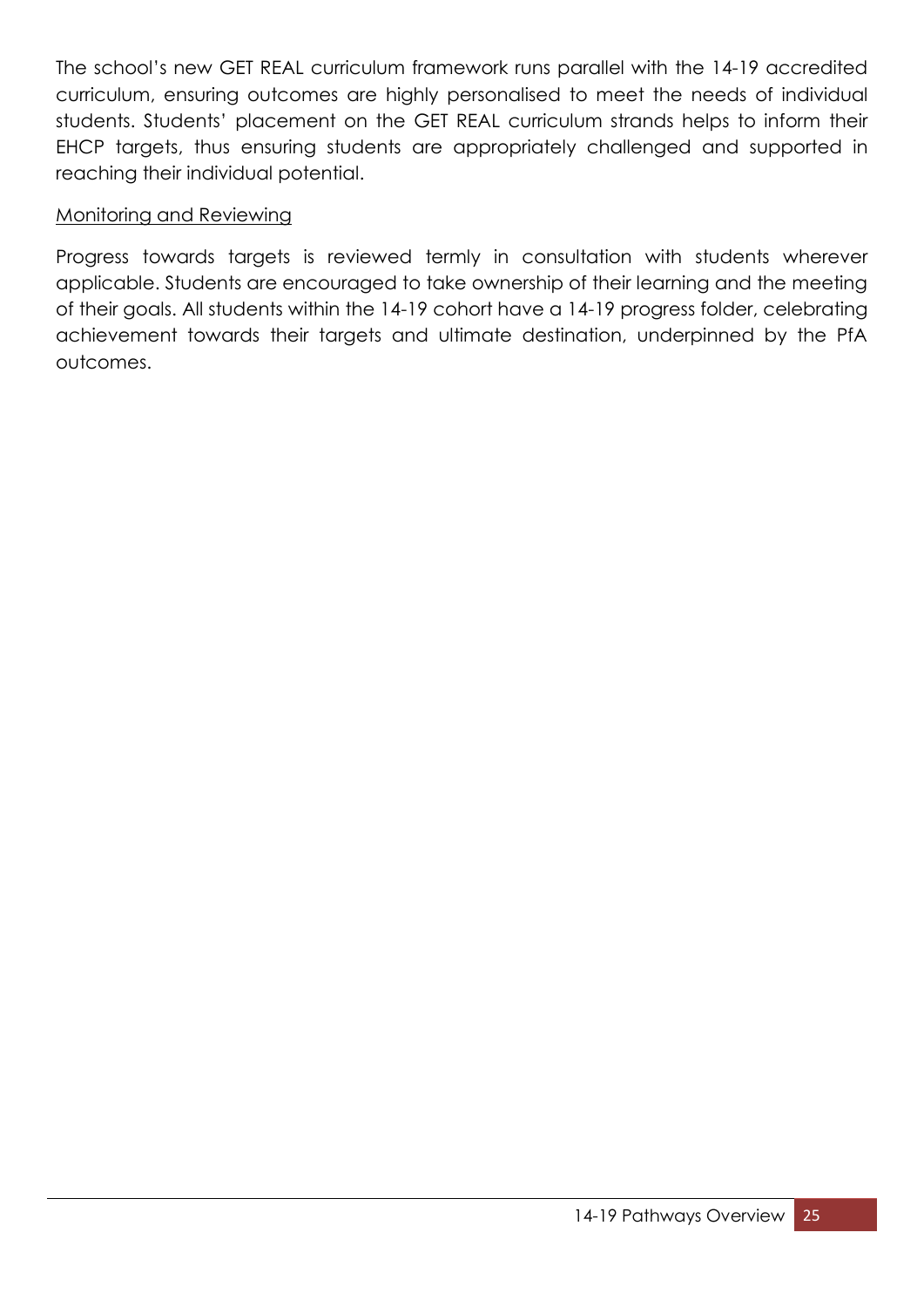### Skills for Life

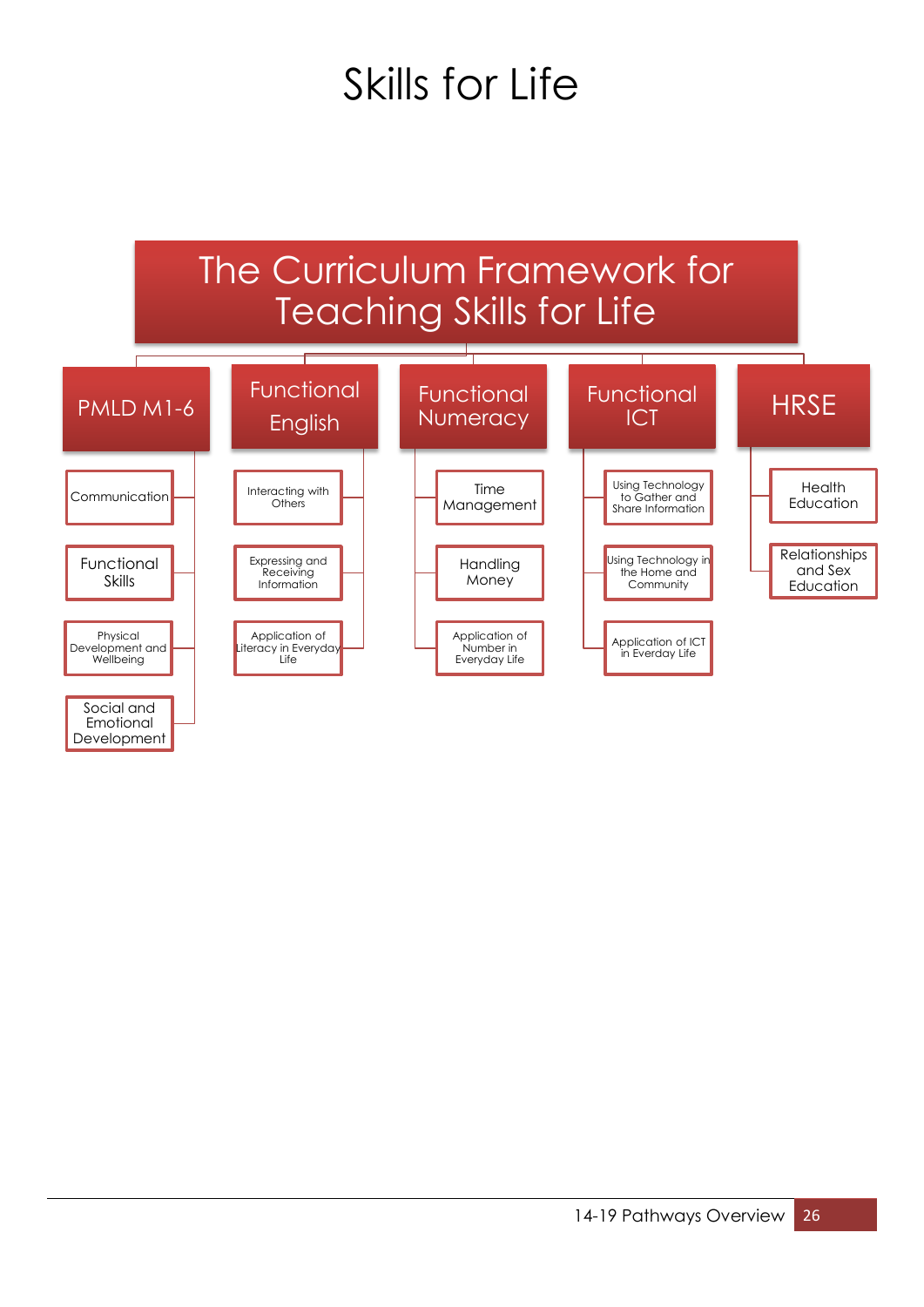### Skills for Life

The Skills for Life section of the Post-16 curriculum model sees students build upon skills gained during previous Key Stages. Students who enter Key Stage 5 working between Milestones 1 and 6 will continue to do so. Those working at or above Milestone 7 build upon existing skills with a focus on communication, numeracy, ICT and HRSE. These strands extend skills already achieved through discrete application in everyday learning situations, and students' progress is monitored against their individual targets outlined in their Education, Health and Care Plan. The main aim of Skills for Life is the provision of learning opportunities that allow students to apply, adapt and develop existing skills in real life and meaningful contexts.

#### **Functional English**

#### Interacting with Others

We value interaction as fundamental in preparing our students for adult life and accessing community provision. Each day all students have the opportunity to develop their interaction skills in relevant and appropriate contexts and for a range of purposes. Students' abilities to interact spans across a spectrum, as do the means in which they use communicate. Through such means we aim to support all students in utilising their communicative skills to become fulfilling and active member of their community.

#### Expressing and Receiving Information

Students are encouraged to explore and use different modes of communication in order to develop their ability to share and receive information with a wide range of audiences. This is carried out both within and outside of the school setting to ensure the widest possible variety of information and people whom our students converse with, and, most vital, it ensures communication is purposeful and relevant to the student.

#### Application of English in Everyday Life

Each aspect of a student's 14-19 curriculum timetable provides opportunities to utilise existing literacy skills to allow for access and navigation of everyday situations.

#### **Functional Numeracy**

Time Management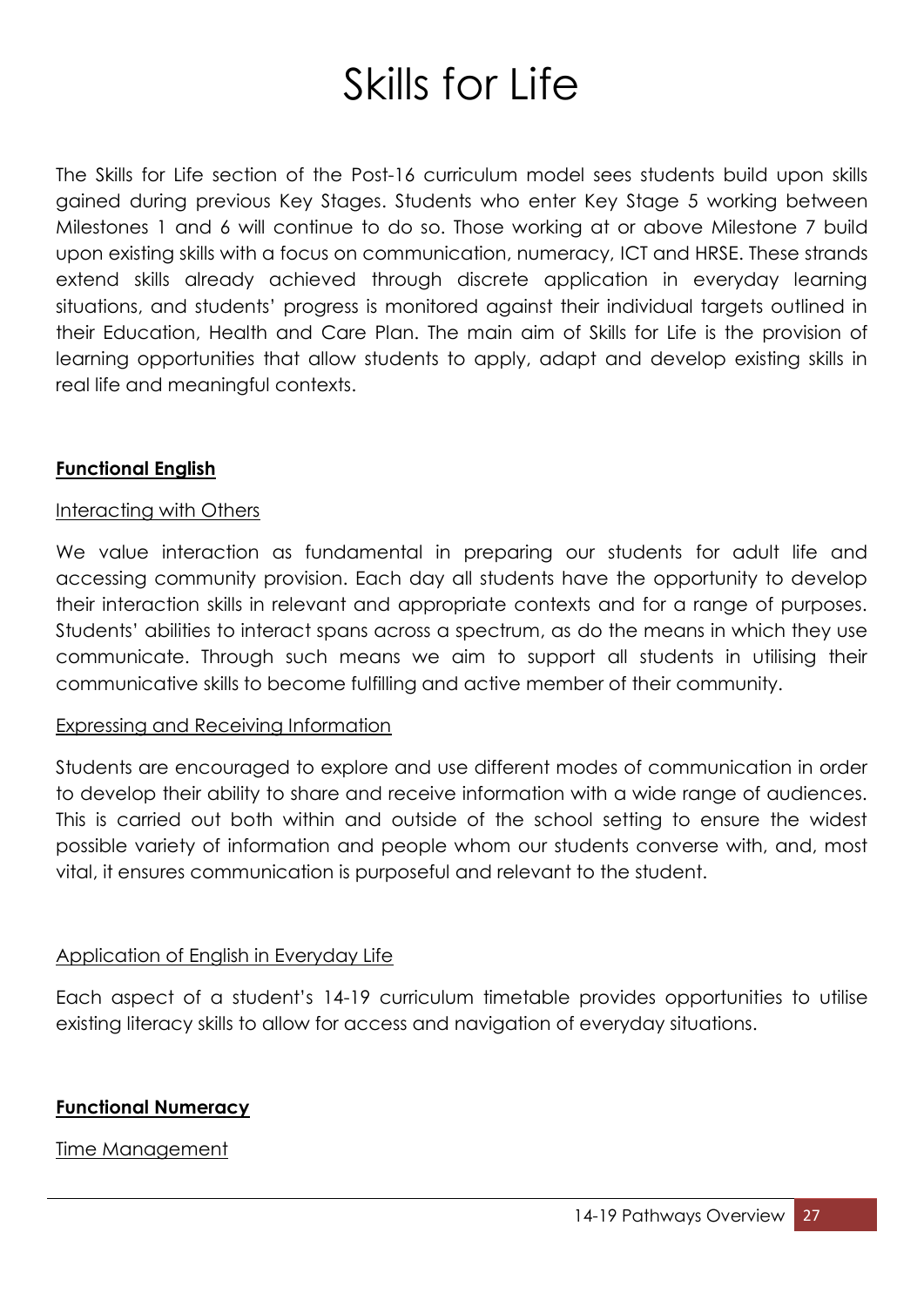Students develop their understanding of time, with an emphasis on having ownership of their own time management. A general awareness of time is a pre-requisite, whilst it is also important that students are able to solve problems relating to lengths of time and recognise key aspects of time throughout the day. Students are taught the importance of punctuality including the consequences of not being so.

#### Handling Money

Students learn about handling money, including investigating and experiencing receiving, spending and saving money. Throughout the Key Stage students are encouraged to increase their awareness of the value of both money and their purchases, and in turn learn about conducting price comparisons and looking at alternative options. Students develop their ability to establish approximately if they have enough money for their purchases, and whether or how much change they should receive, amongst other budgeting skills.

#### Application of Number in Everyday Life

Students have the opportunity to build upon existing, transferrable numeracy skills and apply these relevantly to everyday situations. These might include recognising bus numbers, paying bus fare, reading a bus timetable, calculating journey time, paying for an item, depositing money, writing a cheque, weighing ingredients, calculating ingredients for a set number of people, measuring fabric, buying in quantity, monitoring expenditure/ income.

#### **Functional ICT**

#### Using Technology to Gather and Share Information

We aim to provide students with a diverse range of opportunities to access technologies that allow for gathering and sharing of information, thus developing their ability to access information as part of their functional life skill set. Such opportunities comprise using search facilities (E.g. Google, library directories, shopping centre information points, ATM machines). We encourage students to share appropriate information they gather both verbally and electronically i.e. through sending an email. For the purpose of some aspects of learning students are encouraged to share their work with a wider audience and do so through the means of social media, producing advertisements and creating presentations. Students are also taught the risks in sharing information including what and with whom it is appropriate to share.

#### Using Technology in the Home and Community

In order to develop independence outside of the school environment we make use of technologies found in everyday settings such as handheld devices, radios, televisions, kitchen equipment and other household items. Technology is also an essential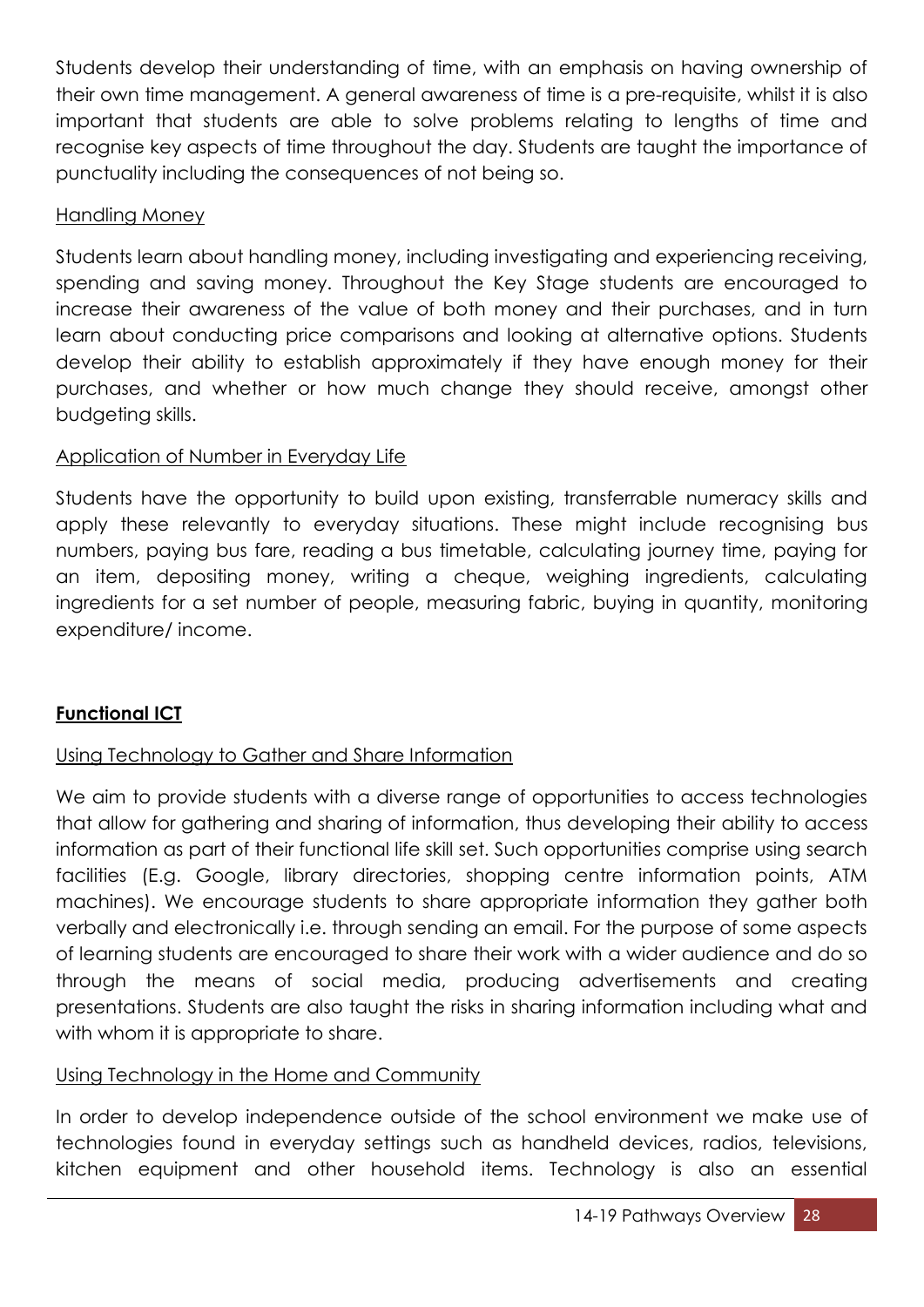communication tool for some of our students in allowing them to initiate conversations, gaining attention, exploring cause and effect and make choices. We encourage students to use a wide range of technologies to communicate in whichever ways are most appropriate and accessible to them.

#### Application of ICT in Everyday Life

Here at Mayfield we work with a range of tools, technologies and equipment that encourage pupils to be as independent as possible in using controls and making screenbased choices. Students learn how and why we use ICT in a range of day-to-day situations and settings. We aim to teach students how technology can enhance their independence, increasing their access to communicating with others and being more informed with regards to making decisions.

#### **HRSE**

#### Health Education

Students will continue to explore and build upon knowledge from previous Key Stages through the following content;

- The impact of puberty on pupils' health and wellbeing.
- The steps pupils can take to support their own health and wellbeing.
- The benefits of sufficient sleep, good nutrition and strategies for building resilience.
- How outward facing activities, especially those with a service focus (e.g. volunteering), are beneficial for wellbeing.
- Signs of loneliness and isolation.
- Factual information about the prevalence and characteristics of more serious mental and physical health conditions, drugs, alcohol and information about effective interventions.
- Eating disorders qualified support should be sought if schools choose to cover this.
- The impact of time spent online, the positive aspects of online support and how to negotiate social media, online forums and gaming.
- How pupils can judge when they, or someone they know, needs support and when to seek help.

#### Relationships and Sex Education

As above, students will continue to explore and build upon the knowledge from previous Key Stages through the following content;

- What healthy friendships, working relationships, intimate relationships and other committed relationships look like.
- How healthy relationships can benefit mental wellbeing and self-respect.
- Developing resilience and character in pupils.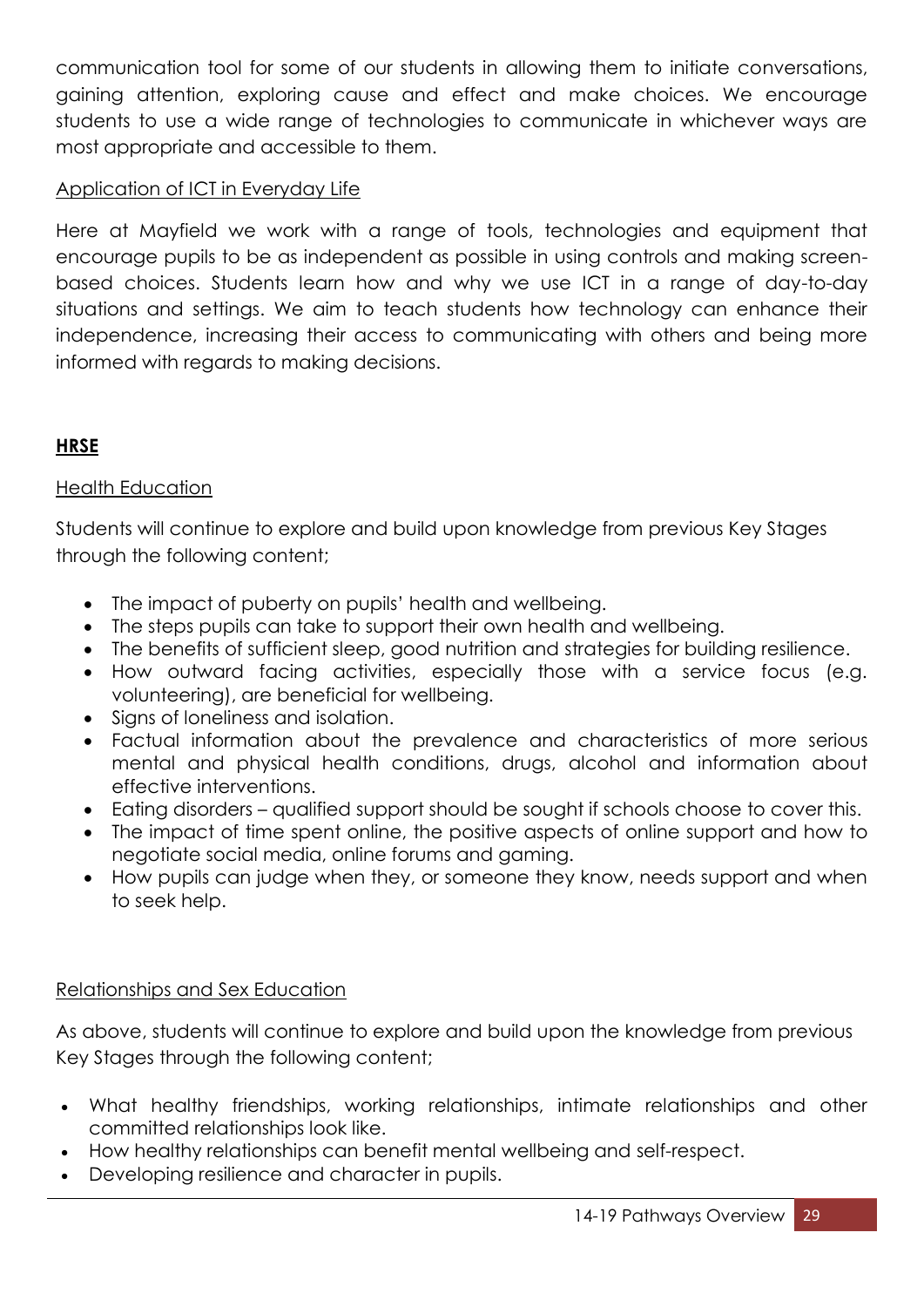- How to identify when relationships are unhealthy.
- Contraception, developing intimate relationships, resisting, and not applying, pressure to have sex.
- What is acceptable and unacceptable behaviour in relationships.
- Safer sex and sexual health.
- Facts and the law about sex, sexuality, sexual health and gender identity.
- The law relating to sex, including the age of consent, what consent is and is not, the definitions and recognition of rape, sexual assault and harassment, and choices permitted by the law around pregnancy.
- Grooming, sexual exploitation and domestic abuse.
- FGM including the physical and emotional damage it can cause, and how to access support.
- Rules and principles for keeping safe online.
- How data is generated, collected, shared and used online.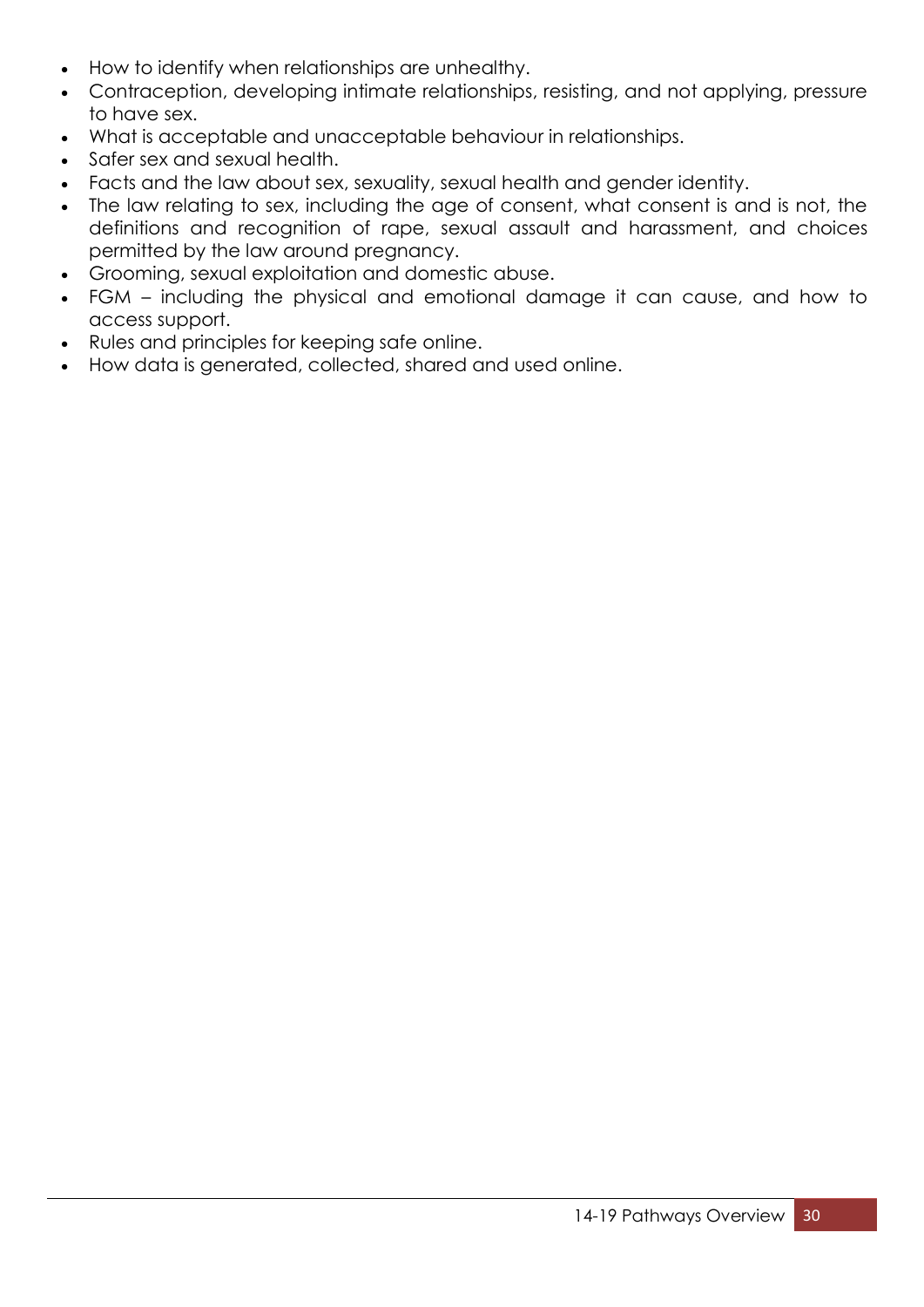### Vocational Learning

### The Curriculum Framework for Teaching Vocational Learning

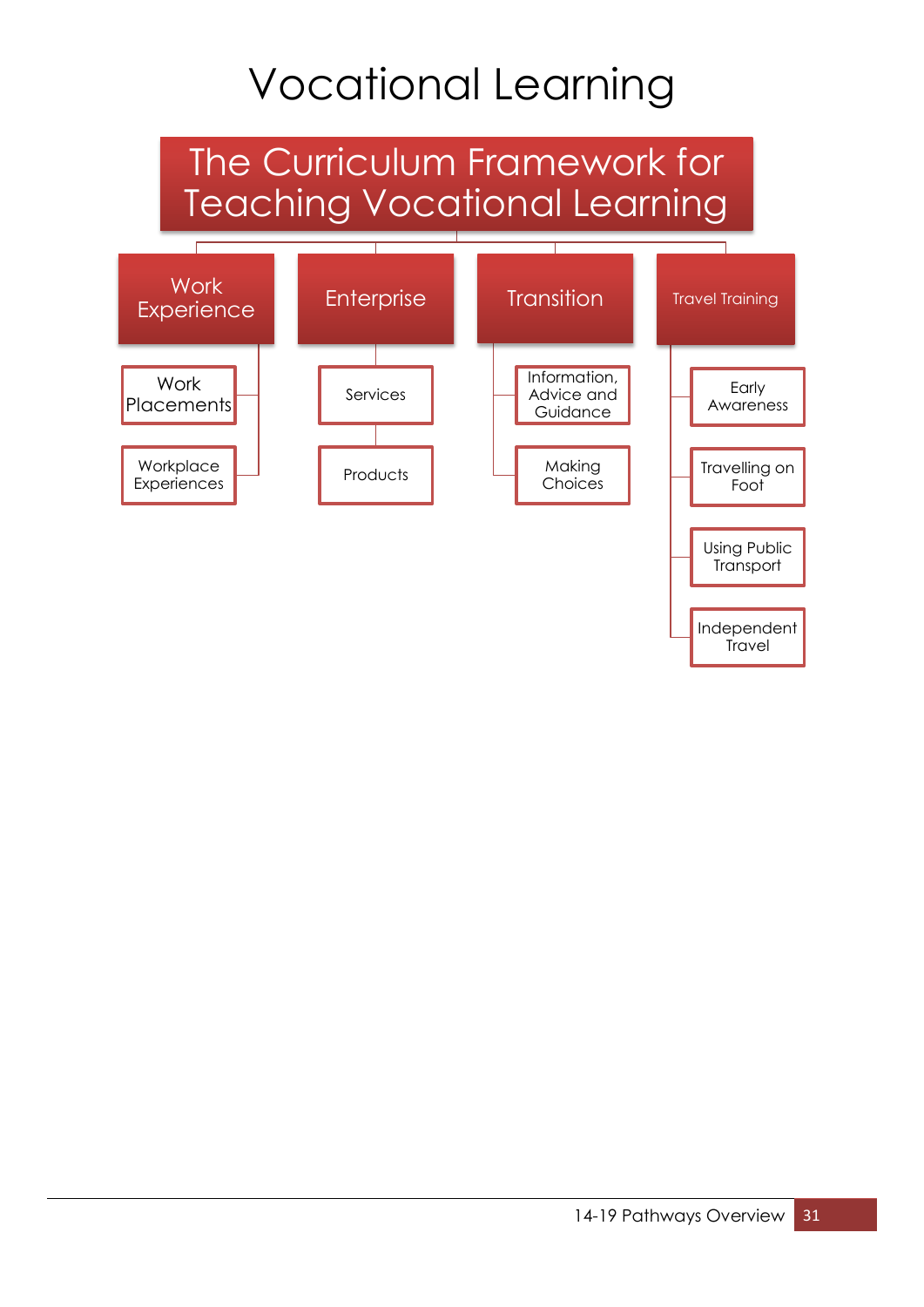### Vocational Learning

The Vocational Learning section of the 14-19 curriculum model comprises Work Experience, Enterprise, Transition and Travel Training and aims to introduce students to a range of areas and aspects of work. Students can develop skills through work-based placements and as part of an enterprise scheme, and consider these experiences when thinking about Post – 19 study and employment opportunities. Large aspects of this element of the curriculum are planned with consideration to the Gatsby Benchmarks (further information can be found in our Careers Programme).

#### **Work Experience**

#### Work Placements

Students are provided with a range of opportunities for work experience. Work experience is offered on a spectrum, with some students exploring the sensory and communal aspects of working environments, whilst others will complete a block week and/ or long term structured placements. Students develop and hone work-related skills in vocational settings. Placements offered are both internal and off-site as part of our community links.

#### Workplace Experiences

Through the provision of work placements, students are able to experience first-hand aspects of working life explored as part of the ASDAN PSD Preparation for Work and Managing Social Relationships units. Students are able to practice appropriate dress, social interaction, punctuality and self-assessment, as well as deciding upon an area of work for the future.

#### **Enterprise**

#### **Services**

Students develop an appreciation of the services associated with running an Enterprise through being a part of the business enterprise programme. This can include managing and accounting for funds, conducting market research, marketing and advertising and customer service/ selling, whilst adopting a plan-do-review cycle for each product produced.

#### **Products**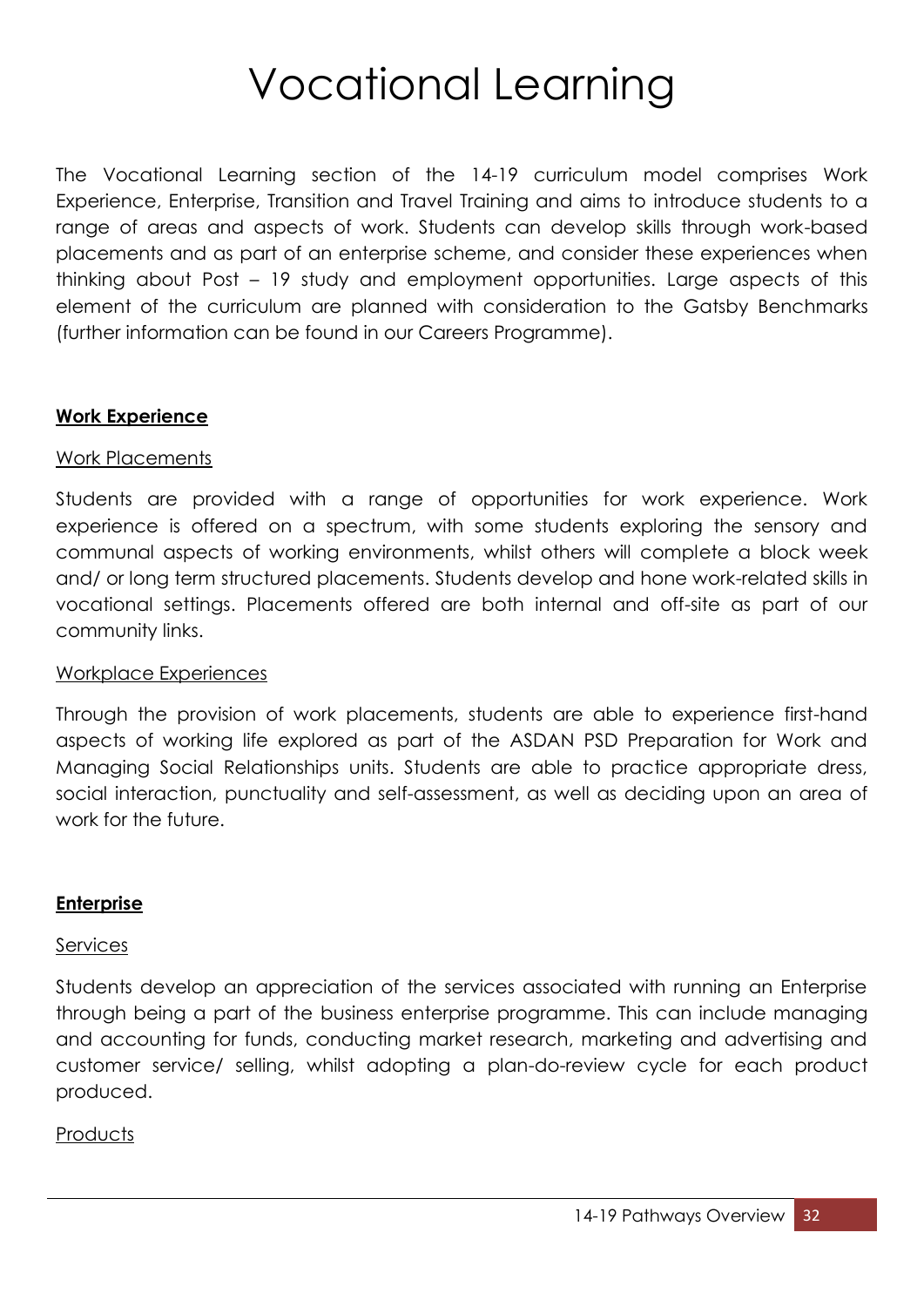Students are encouraged to take ownership of their projects and each product produced is a result of student-led mind mapping, market research, prototyping and evaluating. Students develop an understanding of the importance of maintaining high expectations on themselves and their merchandise.

#### **Transition**

#### Information, Advice and Guidance

Students complete a programme of transition throughout the 14-19 phase. Students and families work closely with our Connexions Advisor who facilitates communication with relevant Post – 16 and 19 centres and professionals and arranges visiting opportunities, alongside maintaining regular contact with families with the view to encouraging a proactive attitude towards transition to adulthood.

#### Making Choices

Students develop their ability to make informed choices about their future having experienced first-hand a range of vocations and Post – 16 and 19 provisions. Students learn about how to communicate their choices effectively to the relevant people and what their choices mean for them.

#### **Travel Training**

All pupils who are able to safely access the local and wider community will participate in an embedded travel training curriculum. It is an expectation that pupils obtain a concessionary travel West Midlands bus pass, to which they are entitled to at no cost.. This enables pupils to undertake bus journeys to and from familiar destinations, leading on to unfamiliar destinations such as college transition days, and become as independent as possible ahead of leaving school. All students follow a tracker system which place emphasis on a practical approach to travel around the local and wider community.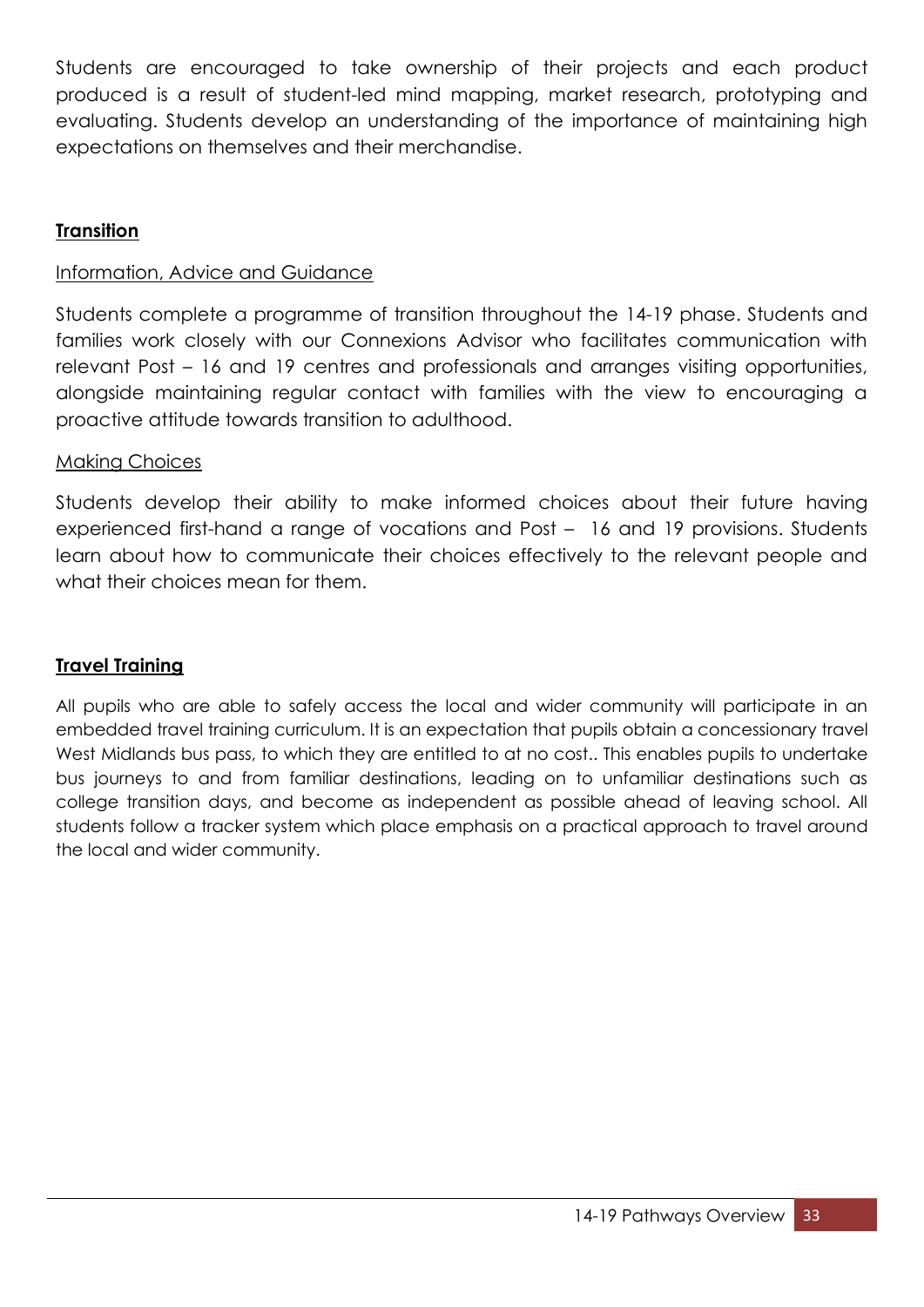### **Timetabling**

We value the importance of a broad and balanced curriculum that enables students to gain transferrable, meaningful skills to allow for utmost independence upon leaving Mayfield. As a result of personalised learning pathways, students will study the most relevant aspects of our curriculum framework to them as an individual, allowing personalised targets to be met. Accredited units are undertaken at various lengths depending on the content of the unit itself, however core accreditation runs throughout the two years of Key Stage 4 and three years of Sixth Form.

|                             | <b>Key Stage 4</b>                          |
|-----------------------------|---------------------------------------------|
| Year 1 (Year 10)            | Year 2 (Year 11)                            |
| English                     | English                                     |
| Maths                       | Maths                                       |
| Science                     | Science                                     |
| <b>Employability Skills</b> | <b>Employability Skills</b>                 |
| Independent Living          | Independent Living                          |
| Arts Award*                 | Arts Award*                                 |
| Swimming/PE                 | Swimming/PE                                 |
| DofE Bronze Award           | DofE Bronze Award (including<br>expedition) |
| <b>HRSE</b>                 | <b>HRSE</b>                                 |
|                             |                                             |
|                             |                                             |
|                             |                                             |
|                             |                                             |
|                             |                                             |
|                             |                                             |
|                             |                                             |

\*Indicates curriculum areas that are offered as options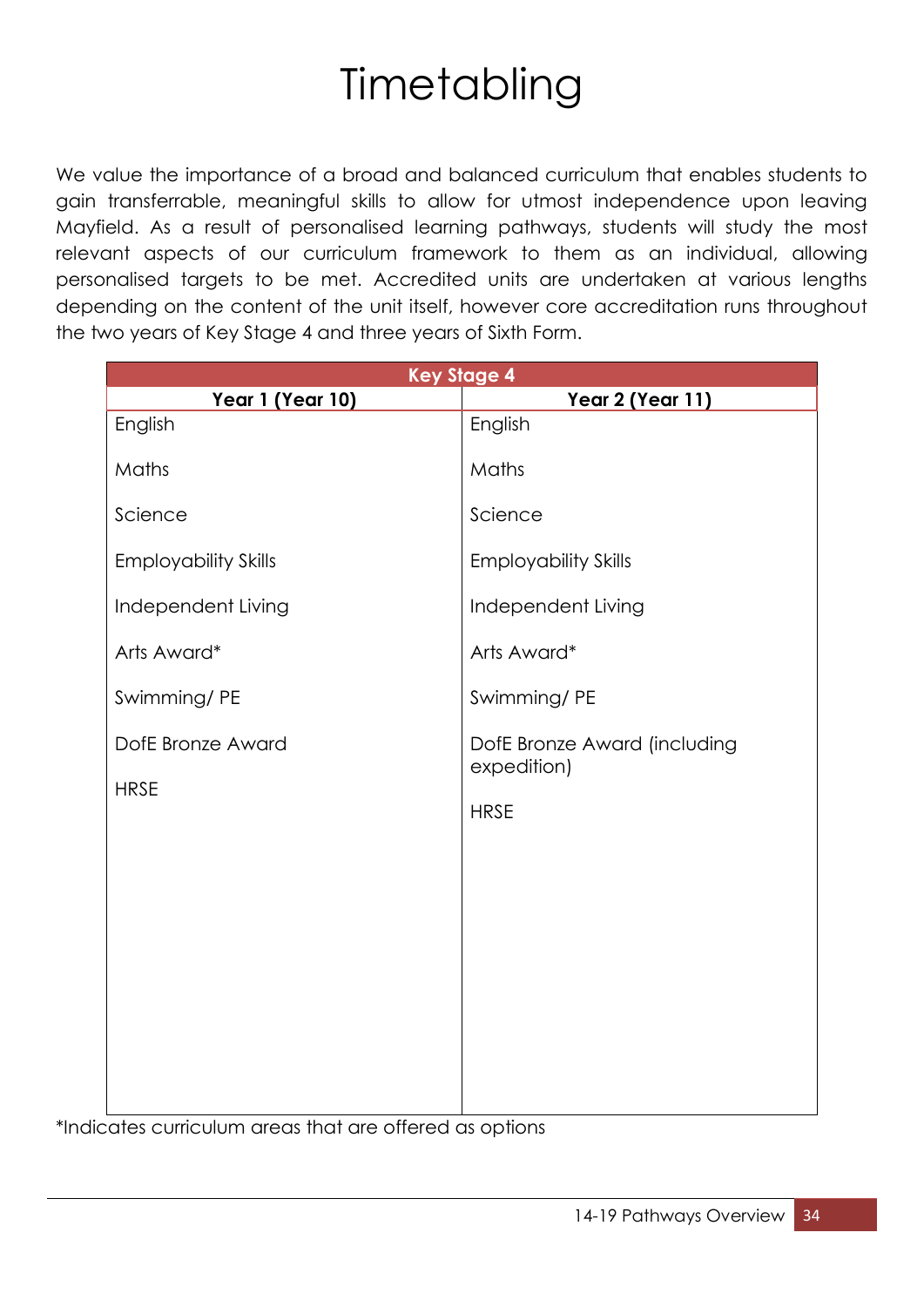| <b>Key Stage 5</b>                             |                                                |                                                |  |  |
|------------------------------------------------|------------------------------------------------|------------------------------------------------|--|--|
| Year 1 (Year 12)                               | Year 2 (Year 13)                               | Year 3 (Year 14)                               |  |  |
| <b>ASDAN Lifeskills Challenge:</b><br>Literacy | <b>ASDAN Lifeskills Challenge:</b><br>Literacy | <b>ASDAN Lifeskills Challenge:</b><br>Literacy |  |  |
| <b>ASDAN Lifeskills Challenge:</b><br>Numeracy | <b>ASDAN Lifeskills Challenge:</b><br>Numeracy | <b>ASDAN Lifeskills Challenge:</b><br>Numeracy |  |  |
| <b>ASDAN PSD</b>                               | <b>ASDAN PSD</b>                               | <b>ASDAN PSD</b>                               |  |  |
| AQA Unit Award Scheme;                         | AQA Unit Award Scheme;                         | AQA Unit Award Scheme;                         |  |  |
| Art and Design*                                | Art and Design*                                | Art and Design*                                |  |  |
| Independent Living                             | Independent Living                             | Independent Living                             |  |  |
| <b>Work Experience</b><br>(Internal)           | <b>Work Experience</b><br>(Internal/external)  | Work Experience<br>(Internal/external)         |  |  |
| Arts Award*                                    | Arts Award*                                    | Arts Award*                                    |  |  |
| Swimming/Community PE                          | Swimming/Community PE                          | Swimming/Community PE                          |  |  |
| Mentoring*                                     | Mentoring*                                     | Mentoring*                                     |  |  |
| SLUK ASL*                                      | SLUK ASL*                                      | SLUK ASL*                                      |  |  |
| DofE Silver Award                              | DofE Silver/ Gold Award                        | DofE Gold Award                                |  |  |
| <b>HRSE</b>                                    | <b>HRSE</b>                                    | <b>HRSE</b>                                    |  |  |

\*Indicates curriculum areas that are offered as options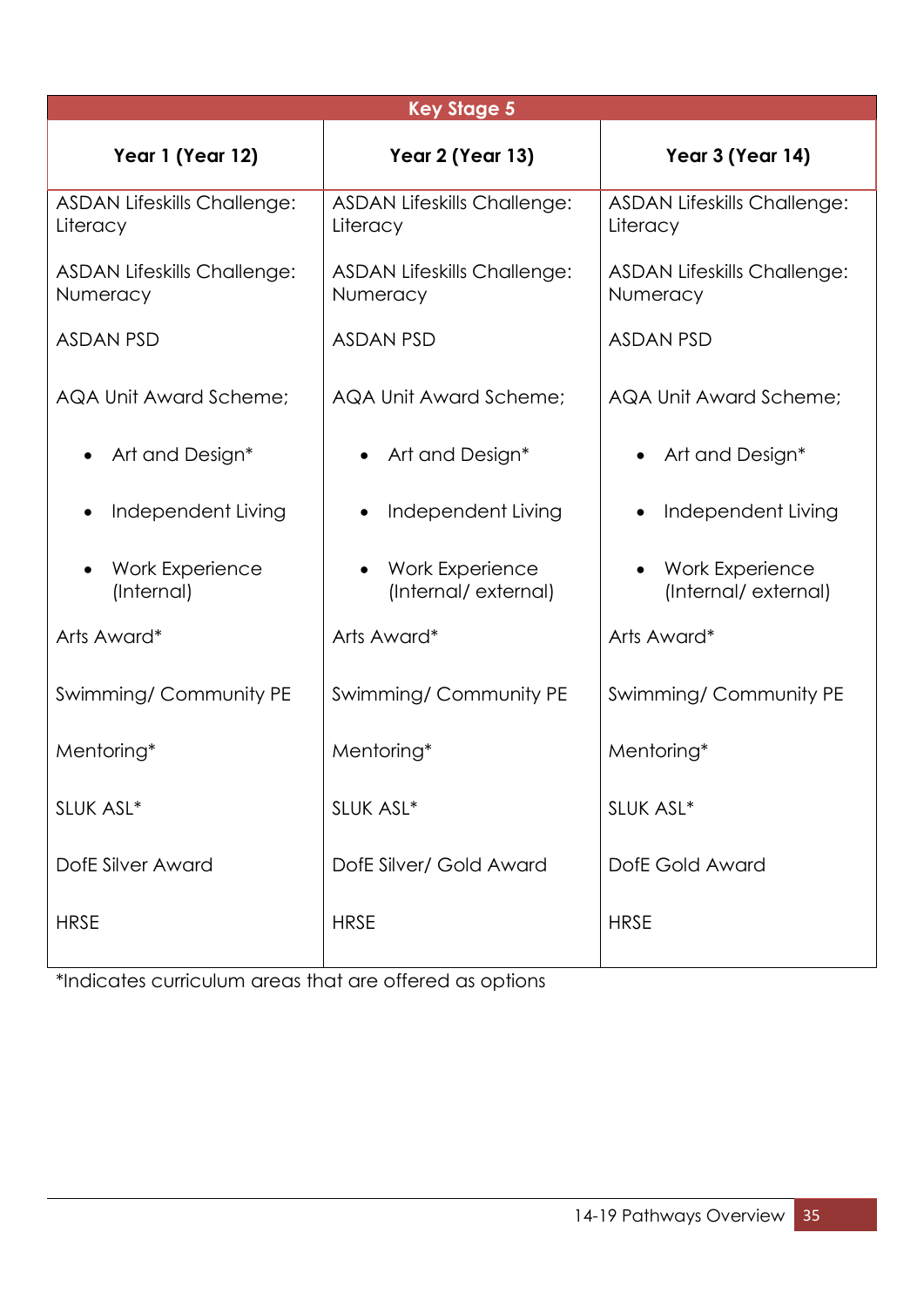### Careers Education, Information, Advice and Guidance

Students within the 14-19 phase will receive bespoke CEIAG from a careers advisor from Birmingham Careers Service. Advice will be tailored before, during and following a series of transitional visits to relevant post-16 and post-19 providers. Students and families are fully encouraged to be a part of this process throughout to ensure they are fully informed ahead of the decision-making process and for the transition itself. The flow chart below indicates possible routes through the 14-19 journey and beyond.